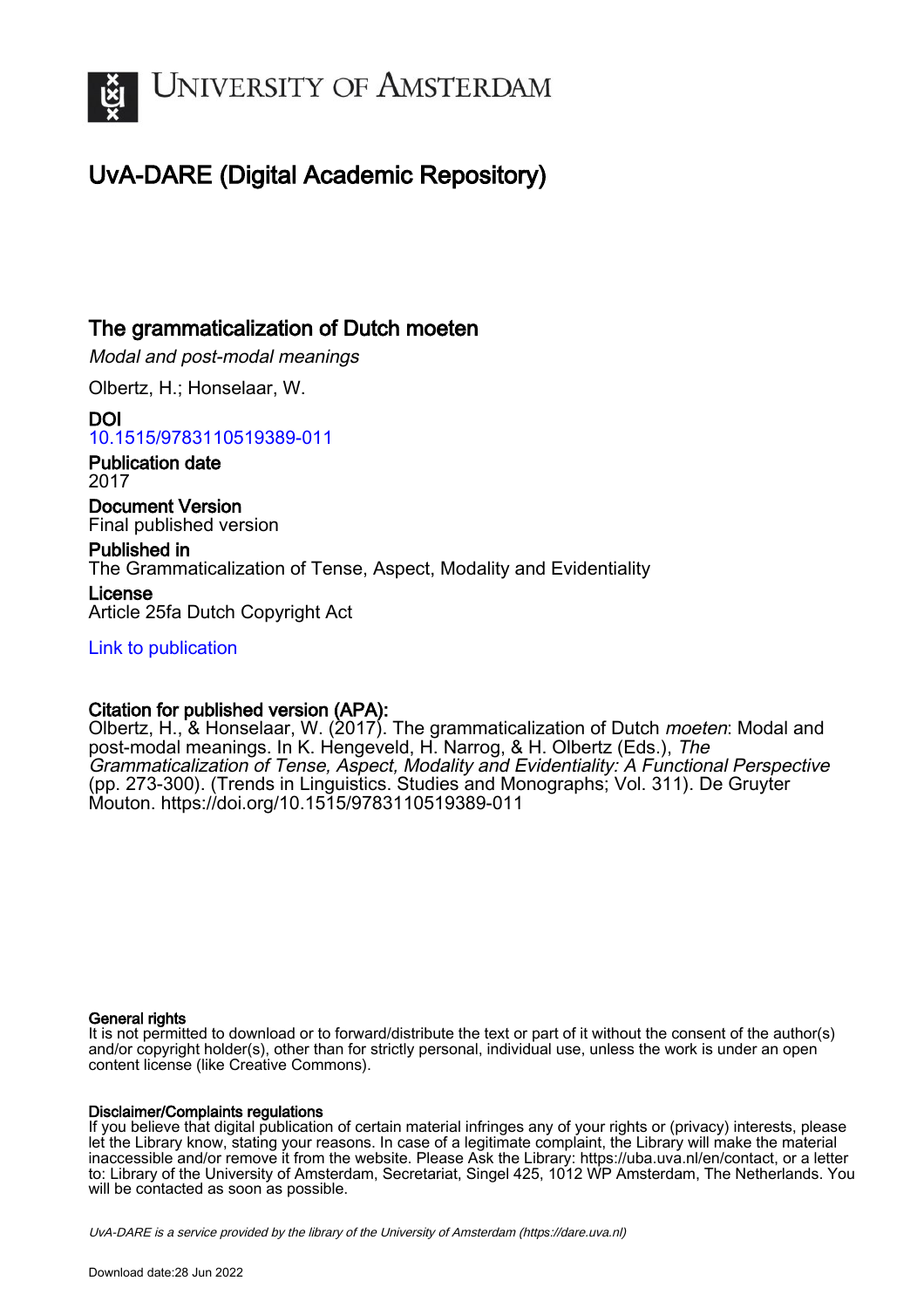# Hella Olbertz and Wim Honselaar **The grammaticalization of Dutch** *moeten***: modal and post-modal meanings**

**Abstract:** This chapter provides a synchronic and diachronic description of the Dutch modal *moeten*, which means 'must' in Modern Dutch. The synchronic description combines Narrog's (2005) distinction between volitive and non-volitive modality with Hengeveld's (2004) approach to modality, which subcategorizes modal distinctions according to their domains and their targets. It is shown that *moeten* can be used to express all of these distinctions, although it is rare in the function of objective epistemic modality. The diachronic description focuses on deontic *moeten* and post-deontic non-modal meanings. It consists of two parts, the first describing the Old Dutch *moeten* 'may' and its development into an expression of optative illocution in Middle Dutch, as well as its semantic shift to modal necessity. In this context Nuyts' (2011, 2013) claim, according to which *moeten* has been undergoing a process of degrammaticalization from Middle Dutch onward, is critically evaluated. The second part of the diachronic description of *moeten*  is dedicated to a 20th century innovation which consists of the use of *moeten* in an imperative-like construction. The chapter ends with a synthesis of the changes undergone by *moeten* from Old Dutch onward making use of the Functional Discourse Grammar approach to grammaticalization (Hengeveld this volume).

**Keywords:** modal necessity, modal possibility, optative, imperative, degrammaticalization, Dutch

## **1 Introduction**1

As opposed to most other Germanic languages, such as English, German, or Danish (Mortelmans, Boye and van der Auwera 2009), Modern Dutch has only

**<sup>1</sup>** We are grateful to Kees Hengeveld, Heiko Narrog and an anonymous reviewer for their valuable comments. Hella Olbertz gratefully acknowledges financial support from the grant no. 2014/00034‒5 received from the São Paulo Research Foundation (FAPESP).

**Hella Olbertz:** University of Amsterdam, Amsterdam Center for Language and Communication, Spuistraat 134, 1012 VB Amsterdam, The Netherlands, h.g.olbertz@uva.nl

**Wim Honselaar:** University of Amsterdam, Slavic Department, Spuistraat 134, 1012 VB Amsterdam, The Netherlands, w.j.j.honselaar@uva.nl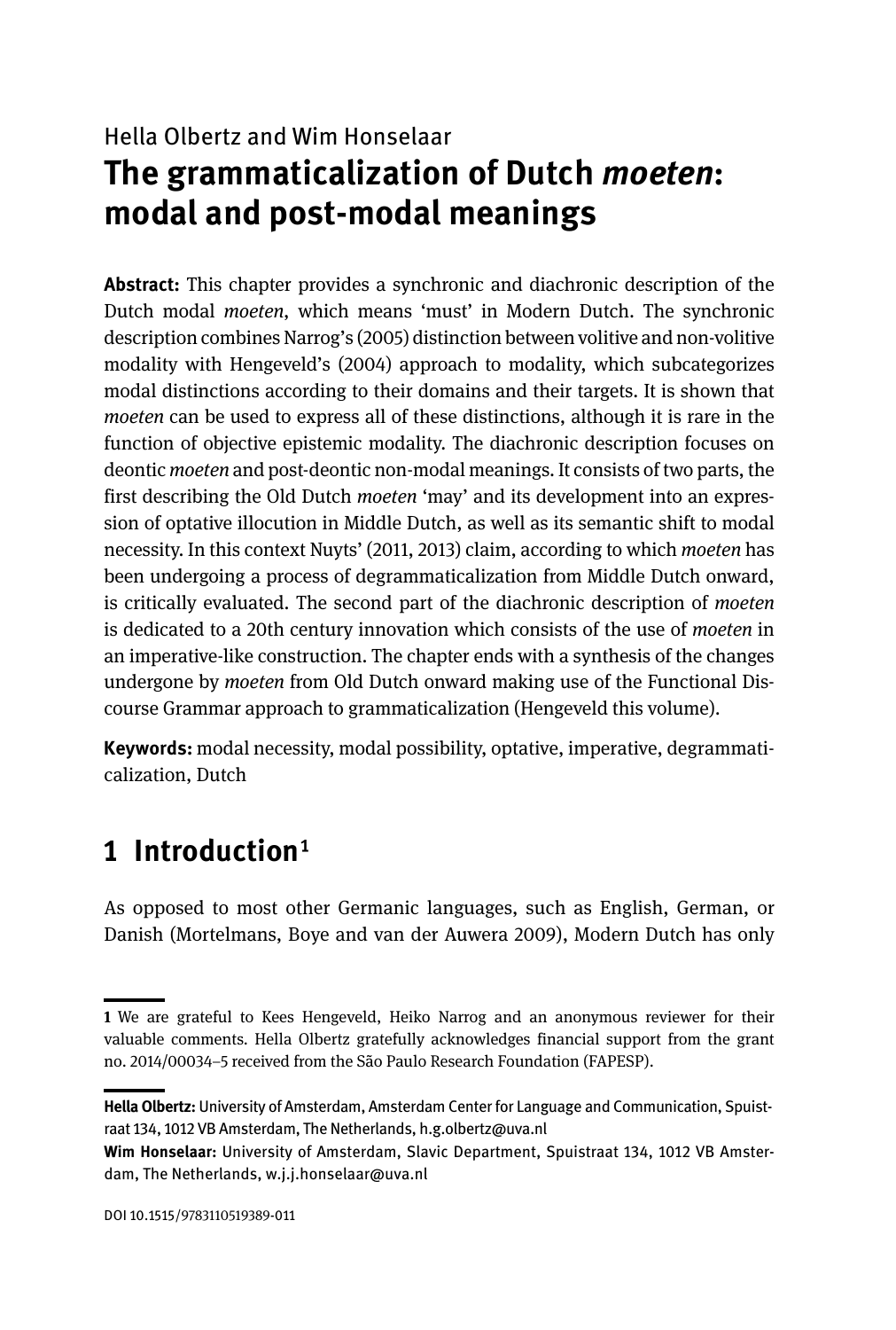one auxiliary expression of modal necessity, *moeten*.2 As a consequence, *moeten* is highly polysemous, i.e. it can express almost any kind of modal necessity of both the non-epistemic and the epistemic type. With the deontic modals of most other Germanic languages (except English), it shares the property of being able to occur without a lexical verb in a number of contexts, such as in that of directional movement. Consider the following examples from Dutch (1a), German (1b) and Danish (1c) quoted from Mortelmans, Boye and van der Auwera (2009: 25, 29, 45):

| (1) |  | a. Zij moet   naar huis. |       |             |
|-----|--|--------------------------|-------|-------------|
|     |  | she must.prs to          |       | home        |
|     |  | b. Sie muss              |       | nach Hause. |
|     |  | she must.prs to home     |       |             |
|     |  | c. Hun skal              | hjem. |             |
|     |  | she must.prs home        |       |             |
|     |  | d. *She must home        |       |             |
|     |  | 'She has to go home'     |       |             |

The difference between Dutch, German, Danish and also Swedish (Lissan Taal-Apelqvist pers. com.) is, however, that Dutch allows the independent use of *moeten* with eventive subjects, as shown in example (2):

(2) *Moet dat dan, vraag ik, gelukkig worden?* must.prs that then ask.prs.1sg I happy become.INF 'Is that really necessary, I ask, to be happy?' (DRAPAC 28 MtH)

The wide applicability of deontic *moeten* as a lexical verb has led to the idea that *moeten* might be in the process of degrammaticalization (Nuyts 2011: 180; 2013: 131-132).<sup>3</sup>

On the other hand, *moeten* has an innovative auxiliary use which is far more grammaticalized than the grammatical expressions of modal necessity in other Germanic languages. Consider the following example:

| $(3)$ Moet                                   | je horen wat ze nu weer |  |  |
|----------------------------------------------|-------------------------|--|--|
| must.PRS.SG you hear.INF what they now again |                         |  |  |

**<sup>2</sup>** In fact, there is a second one, *dienen te* 'need, ought to', which covers rule based necessity only and appears exclusively in very formal written contexts, such as legal texts and instructions. **3** Nuyts (2014: 369–379) presents an explanation of this "degrammaticalization" in terms of iconicity, which is, however, too much dependent on the Cognitive Grammar view on deontic modality to be helpful in this context.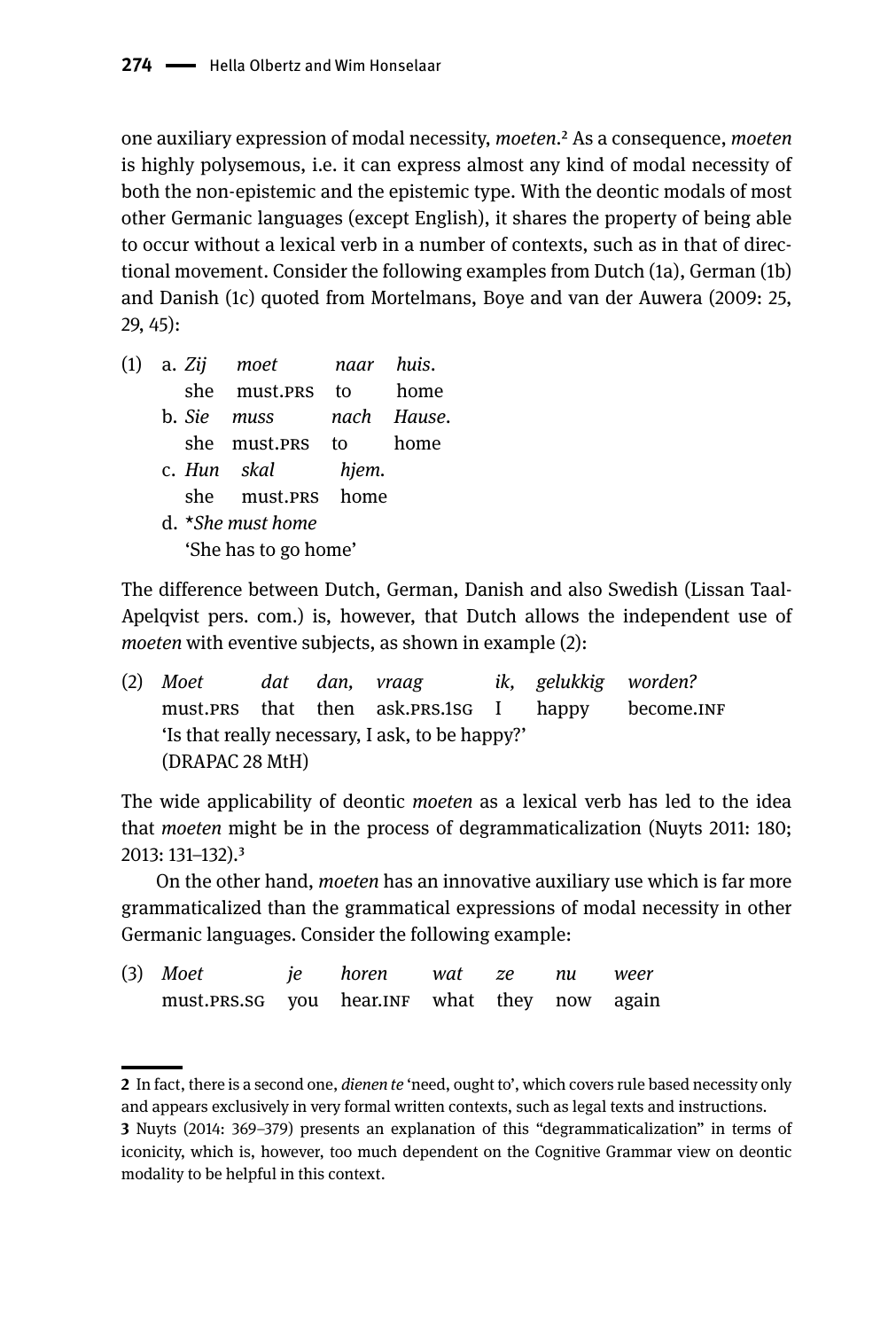*bedacht hebben* invented.ptcp aux.prs.pl 'Now listen what they have been contrieving now!' (DRAPAC 20 AF)

In this construction *moeten* has developed beyond the modal domain proper into an expression of an imperative-like illocution (or "sentence mood" in the terms of Narrog 2005, 2012, this volume).

Our contribution will explain the property illustrated in (2) and focus on the grammaticalization of *moeten* within and beyond modality, thus providing an account of the case illustrated in (3). It is the aim of this paper to describe the grammaticalization of *moeten* making use of an approach to the grammaticalization of modals presented in Hengeveld (this volume). In order to account for this process adequately, we will first describe the modal uses of *moeten* from a synchronic perspective and then discuss both its semantic and its syntactic development from a diachronic perspective, in the course of which we will show that, in a certain sense, there is a kind of "degrammaticalization" of *moeten*, but not in the way Nuyts (2011, 2013) proposes. The synchronic data used in this paper will consist of a corpus of 20th century literary prose of 3.156.483 words, which has been drawn from the *Dutch-Russian Amsterdam Parallel Aligned Corpus* (DRAPAC), and the *Corpus Hedendaags Nederlands* 'Corpus of Modern Dutch' (CHN), provided online by the Institute for the Dutch Language (INT). For the diachronic section of this paper we will use the online diachronic dictionaries of the INT.

Section 2 of this study will be dedicated to the description of the modal functions of *moeten* in Modern Dutch making use of a categorization of modality that is inspired by Hengeveld (2004, this volume). In Section 3, we will consider the diachrony of *moeten* discussing both the semantic and syntactic developments as well as the potential degrammaticalization of this modal. Section 4 will deal with the use of the innovative post-modal *moeten* and explain the restrictions on this use. Section 5 will discuss the grammaticalization of modal and post-modal *moeten* from a Functional Discourse Grammar perspective, and Section 6 will be dedicated to our conclusions.

## **2 The modal meanings of** *moeten*

Our point of departure is the definition of modality provided by Narrog (2005: 697), according to which "the expression of a state of affairs is modalized if it is marked for being undetermined with respect to its factual status, i.e. it is neither positively nor negatively factual". We interpret the concept of "state of affairs"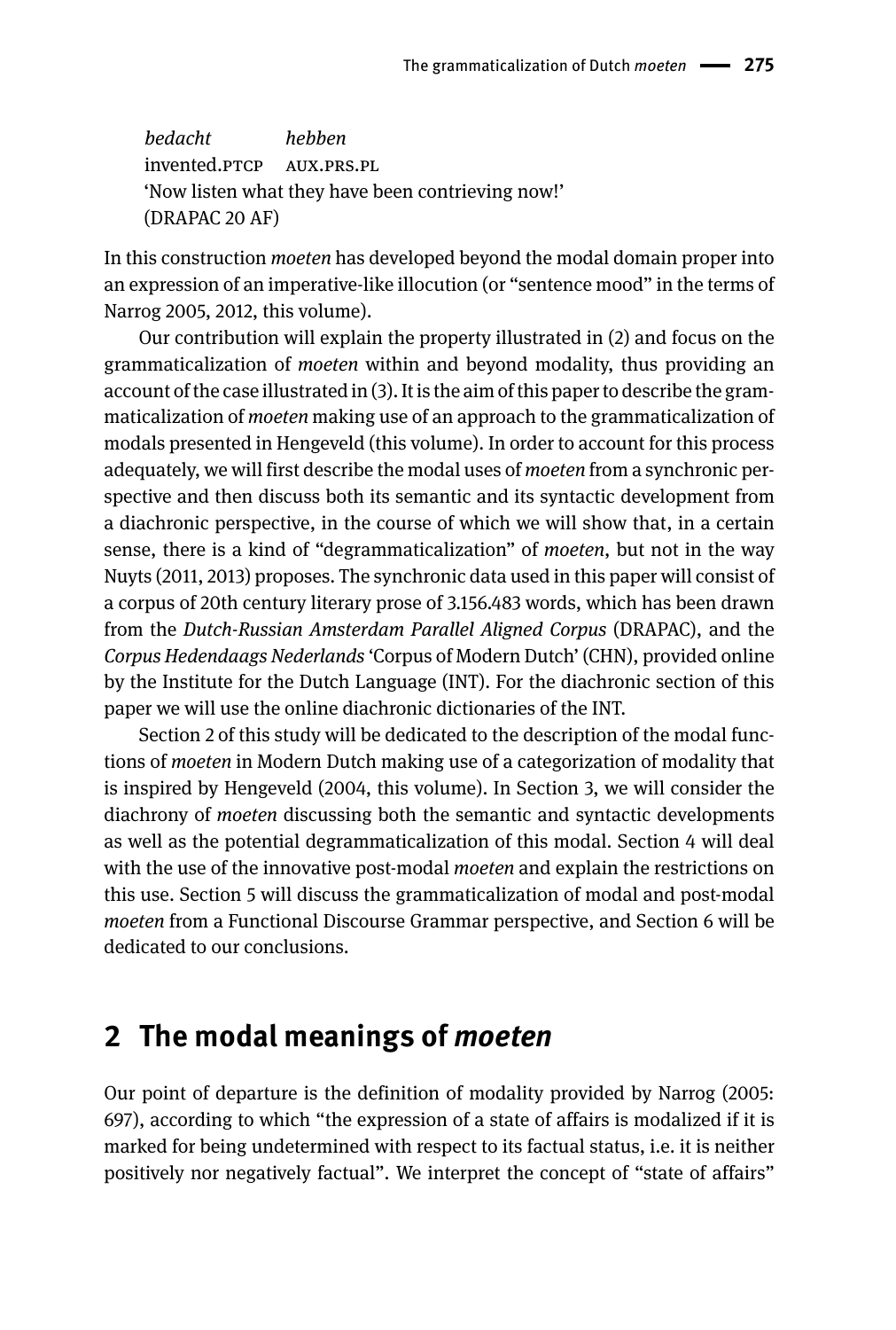as used here in a non-technical sense and read it as including propositional contents, too. Our classification of modality makes use of Hengeveld's (2004) distinction between domains and targets of modal evaluation. The domains include facultative, deontic and (objective and subjective) epistemic modality, and the targets are (i) primary participants (mostly agents) in events, (ii) events, and (iii) propositional contents. We will, therefore, distinguish, for instance, between participant-oriented and event-oriented deontic modality. However, we will deviate from Hengeveld (2004) at one point: instead of his presentation of the domain of modal evaluation as forming one whole, we rather prefer the distinction used by Narrog (2005) between those domains that have "an element of will" in the source of modality, and those that have not.4 We therefore follow Narrog in making a basic distinction between "volitive" and "non-volitive" modal domains, the former including deontic and boulomaic and the latter inherent, circumstantial and epistemic modal distinctions. Furthermore, we make use of the concept of "episode" (cf. Hengeveld this volume), which we consider to be basically a "tensed state of affairs". The most important modal distinctions that result from this approach and can be expressed by *moeten* are represented in Tab. 1, in which the bracketed numbers refer to the examples to be given below.

| Target      | Domain                     |                           |
|-------------|----------------------------|---------------------------|
|             | volitive                   | non-volitive              |
| participant | deontic (4)                | inherent (9)              |
| event       | prescriptive deontic (5-6) | circumstantial (10)       |
| episode     | evaluative deontic (7-8)   | (objective epistemic)     |
| proposition |                            | subjective epistemic (11) |

**Tab. 1:** Modal distinctions expressed by *moeten.*

The general idea of the schema in Tab. 1 is that its vertical orientation reflects the increasing scope of the modalization: in the case of participant-oriented modality,

**<sup>4</sup>** The "element of will" can concern any source of modalization, be it an individual or some norms or rules, which, in the end, are always manmade. Narrog (2005: 683–685) refers back to Jespersen (1924), who first introduced this distinction between different types of what he named "mood" as well as to Heine (1995) and Palmer (2001), who have reintroduced this distinction before him.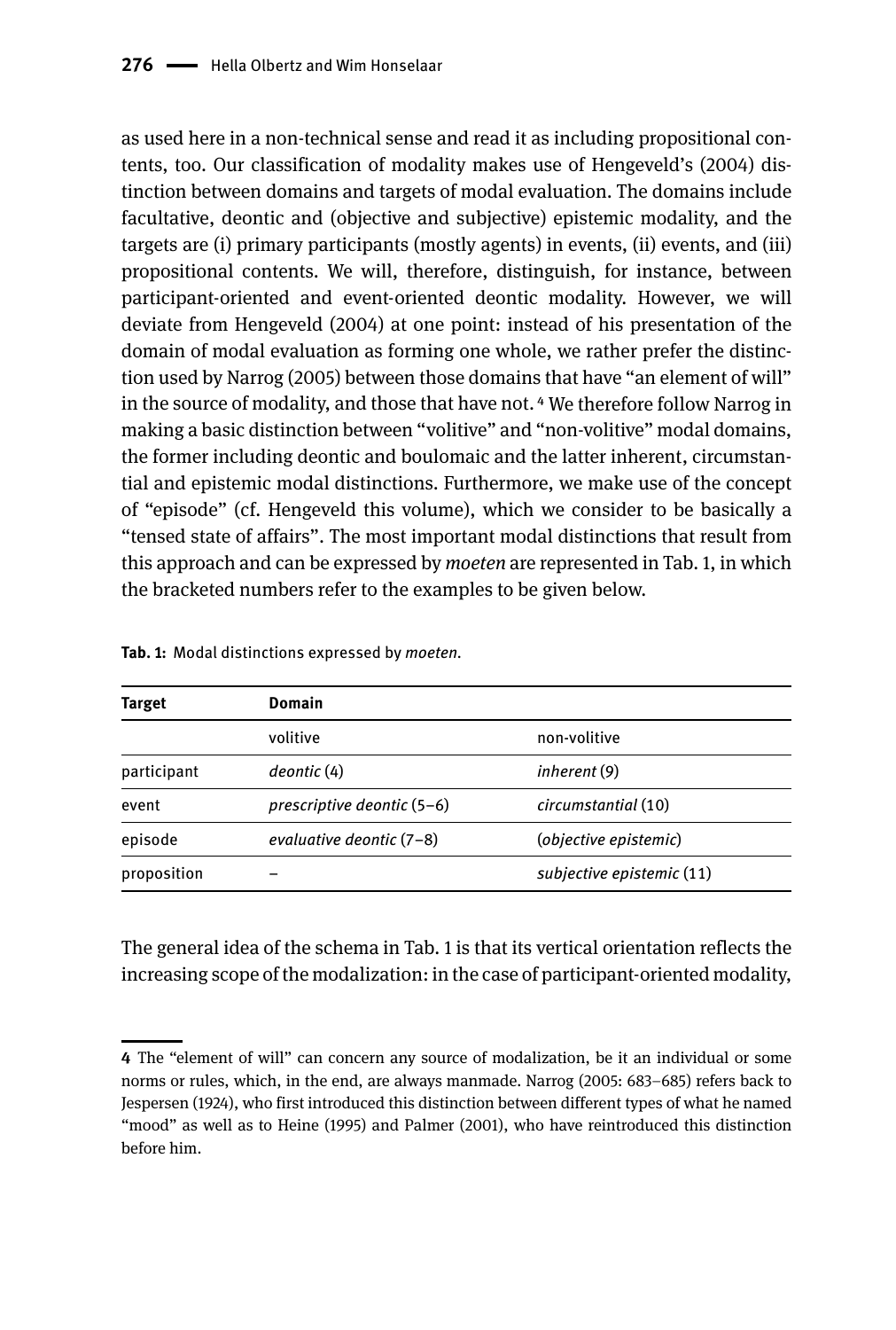the modal is supposed to modify the relation between the predicate and its arguments; event-oriented modals modify a non-tensed state of affairs and may take participant-oriented modals in their scope; episode-oriented modals modify a state of affairs that can be located in time and may take event-oriented modals in their scope, and proposition-oriented modals modify propositional contents and as such can take all the lower elements in their scope. We will provide evidence for these scope relations in the discussion of the volitive domain.

Examples (4)–(11) illustrate the different uses of *moeten* listed in Tab. 1. The example (4) illustrates the case of participant-oriented deontic (volitive) modality, which concerns the necessity that is imposed by either some person or some general rule on a specific human participant in the state of affairs referred to.

(4) *Hij schreef mij eens dat wij niet hard moesten* he write.pst.sg me once that we not hard must.pst.pl *zijn in ons oordeel over haar.* be.INF in our judgement about her 'He wrote me once that we shouldn't be hard in our opinion about her.' (DRAPAC 24 HH)

The fact that the modal is in the past tense is due to past tense copying (*consecutio temporum*) from the main clause, which does, however, not affect the principled posterior orientation of the modalized expression (cf. Laca 2014: 82).

We now turn to the event-oriented volitive category, i.e. prescriptive deontic modality, as referred to in Tab. 1. In this case the source of the modal necessity consists of general or institutional norms, laws, as well as any type of instructions, whereas the target is some state of affairs, the primary argument of which refers either to a second order entity, or to an inanimate or non-specific animate first order entity. Example (5) illustrates the second order entity type:

| (5) Milieuvriendelijk en |                                                                    | -bewust | gedrag | moet |
|--------------------------|--------------------------------------------------------------------|---------|--------|------|
|                          | environment_friendly and _conscious behaviour must.PRS.SG          |         |        |      |
|                          | worden gestimuleerd                                                |         |        |      |
|                          | AUX.INF stimulated.PTCP                                            |         |        |      |
|                          | 'Environment-friendly and -conscious behaviour must be stimulated' |         |        |      |
| (CHN, Press 2010)        |                                                                    |         |        |      |

Example (6) is another example of prescriptive deontic modality. In this example the source is Government Information and the target is a state of affairs, because the referent of the first argument is a group of people which is identifyable but not specific. This means that the potential referents know that they are meant, but the writer of the text does not know who they are (Hengeveld and Mackenzie 2008: 36).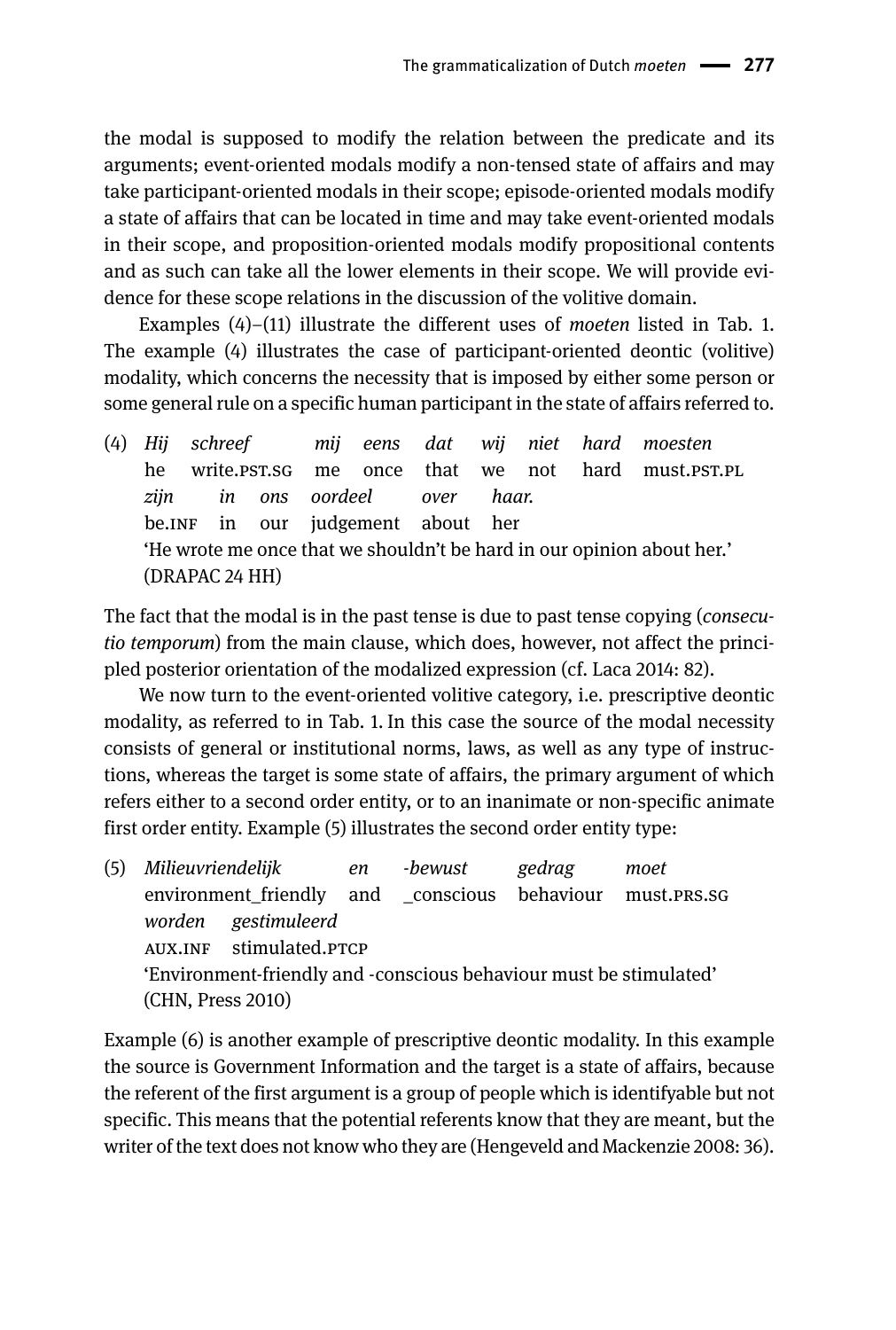(6) *Ook uitzendkrachten, vrijwilligers of stagiairs, moeten* also temporary\_employees volunteers or trainees must.PRS.PL *zich kunnen identificeren met een origineel identiteitsbewijs.* REFL.3 can.INF identify.INF with a original proof of identity 'Even temporary employees, volunteers, or trainees must be able to identify themselves with an original ID' (*Informatie van de Rijksoverheid*, internet)

This example furthermore illustrates the fact that event-oriented modality can have participant-oriented modality in its scope, in this case participant-oriented possibility, expressed by *kunnen* 'can', because the individuals in question are required to take the necessary measures in order to be able, in concrete cases, to produce an ID.

As opposed to prescriptive deontic modality, evaluative deontic modality<sup>5</sup> has its source in a personal view on what is considered necessary. This modal distinction can scope over prescriptive deontic modality. In (7) *moeten* has an auxiliary expression of prescriptive deontic possibility *mogen* 'may' in its scope:

(7) *Wie zo denkt 'houdt niet van en is* who like this think.prs.sg care.prs.sg not for and is *tegen joden' en is een anti-semiet, die men* against jews and is a anti-semite who INDEF.PRON *straffeloos zo moet mogen noemen*. unpunished like this should.prs.sg may.INF call.INF 'Who thinks like this 'is not fond of and is against jews' and is an antisemite, whom one should be allowed to refer to as such without being punished.' (CHN, Essay 1995)

In addition, evaluative deontic *moeten* can concern a state of affairs in the past:

(8) [An accusation of murder]

| Ze | hadden             | een ander        |  | doelwit moeten uitzoeken. |
|----|--------------------|------------------|--|---------------------------|
|    | they have.PST.PL a | different target |  | must.INF choose.INF       |

**<sup>5</sup>** In Olbertz and Gasparini Bastos (2013) this distinction has been referred to as one between "objective" and "subjective" deontic modality. However, given that "subjective deontic modality" is not subjective in the strict sense of the term, we prefer the labels "prescriptive" and "evaluative" here.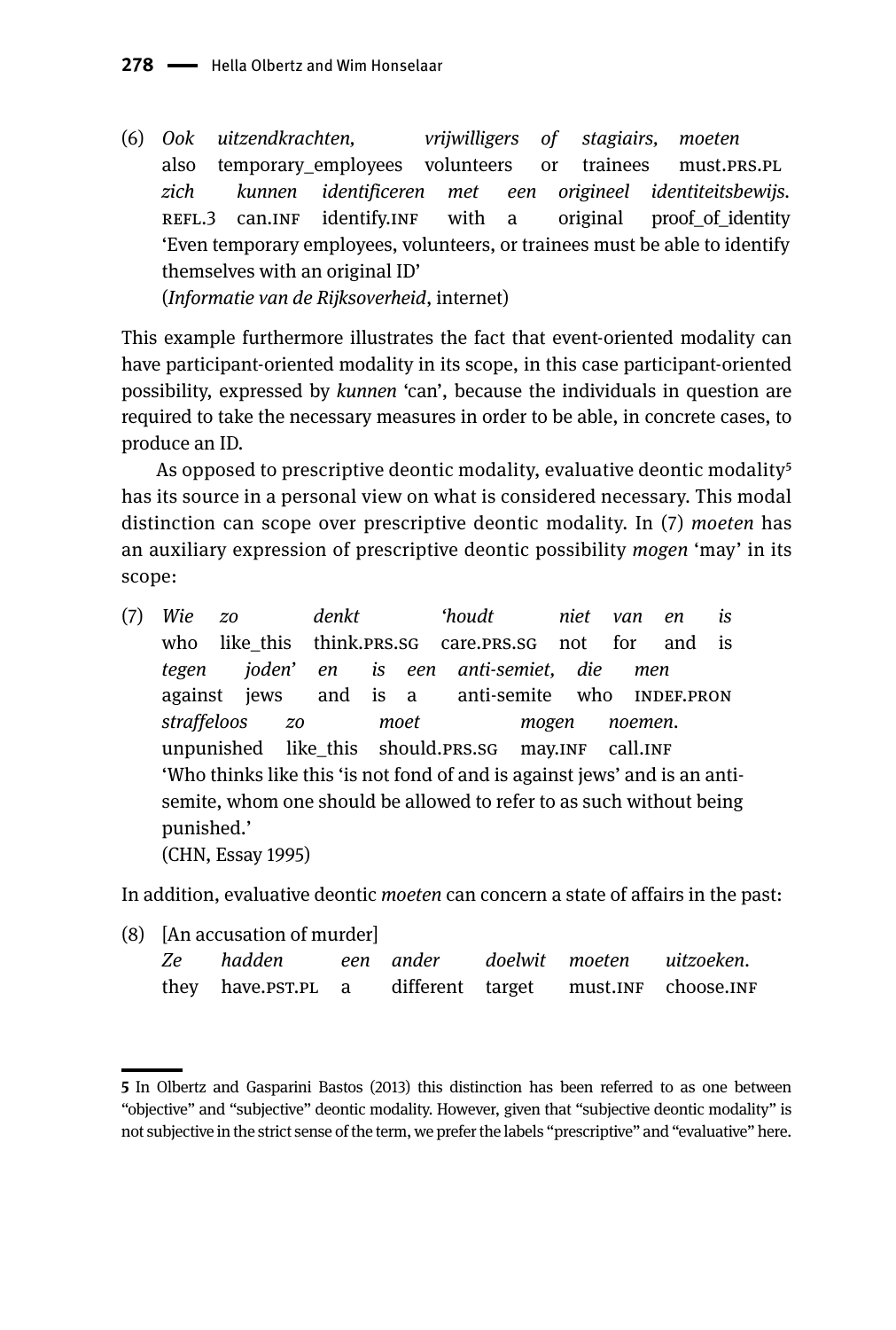*Bram was niet schuldig*.6 Bram was not guilty. 'They should have chosen a different target. Bram was not guilty.' (DRAPAC 61 LdW)6

This does not mean that the obligation expressed by the modal concerns the past state of affairs, rather the state of affairs remains posterior to the modalization (Lyons 1977: 824). However, both the modalization and the state of affairs are anterior to the moment of speaking, i.e. the moment at which the evaluation takes place (Narrog 2008: 288).7 What (8) expresses is the speaker's opinion that in the past there was a necessity for the state of affairs *een ander doelwit uitzoeken* 'chose a different target' to occur, and that neither the modalization through *moeten* nor the state of affairs are real, as indicated by means of the pluperfect tense marking. Given the fact that the evaluation in (8) concerns a past state of affairs, we account for this use in FDG by making use of the "episode", which corresponds to (sets of) tensed states of affairs.

Let us now turn to the non-volitive semantic domain, where we will start again with participant-oriented modality working downwards toward the propositional modalization. The participant-oriented non-volitive necessity is basically inherent, that is to say, it finds its origin in physical or psychological needs of an animate individual, and does, indeed have a restricted applicability, including "nutrition and excretion", as Narrog (2012: 10) aptly remarks. But in Dutch it includes also weeping, yawning, and laughing as in the following example:

(9) *Anna, even alles vergetend, moest lachen* Anna for a bit everything forgetting must.pst.sg laugh.INF *om deze zeldzame vorm van bijgeloof in\_het\_kwadraat*. about this rare form of superstition squared 'Anne, for a moment forgetting everything, couldn't help but laugh about this rare form of utter superstition.' (DRAPAC 36 TdL)

**<sup>6</sup>** In (7) the past form of the auxiliary *hebben* 'have' one would normally require the past participle form of the auxiliary verb *moeten*, which does indeed exist, because Dutch modal verbs are not defective. However, the Dutch *moeten* has the infinitival form because it is followed by the infinitive of a main verb. In the combination with an infinitival full verb modal and aspectual verbs never have a participial form due to the rule *infinitivus pro particio*, which Dutch has in common with German (cf. e.g. IJbema 1997 for more details).

**<sup>7</sup>** We are grateful to Heiko Narrog for pointing this out to us.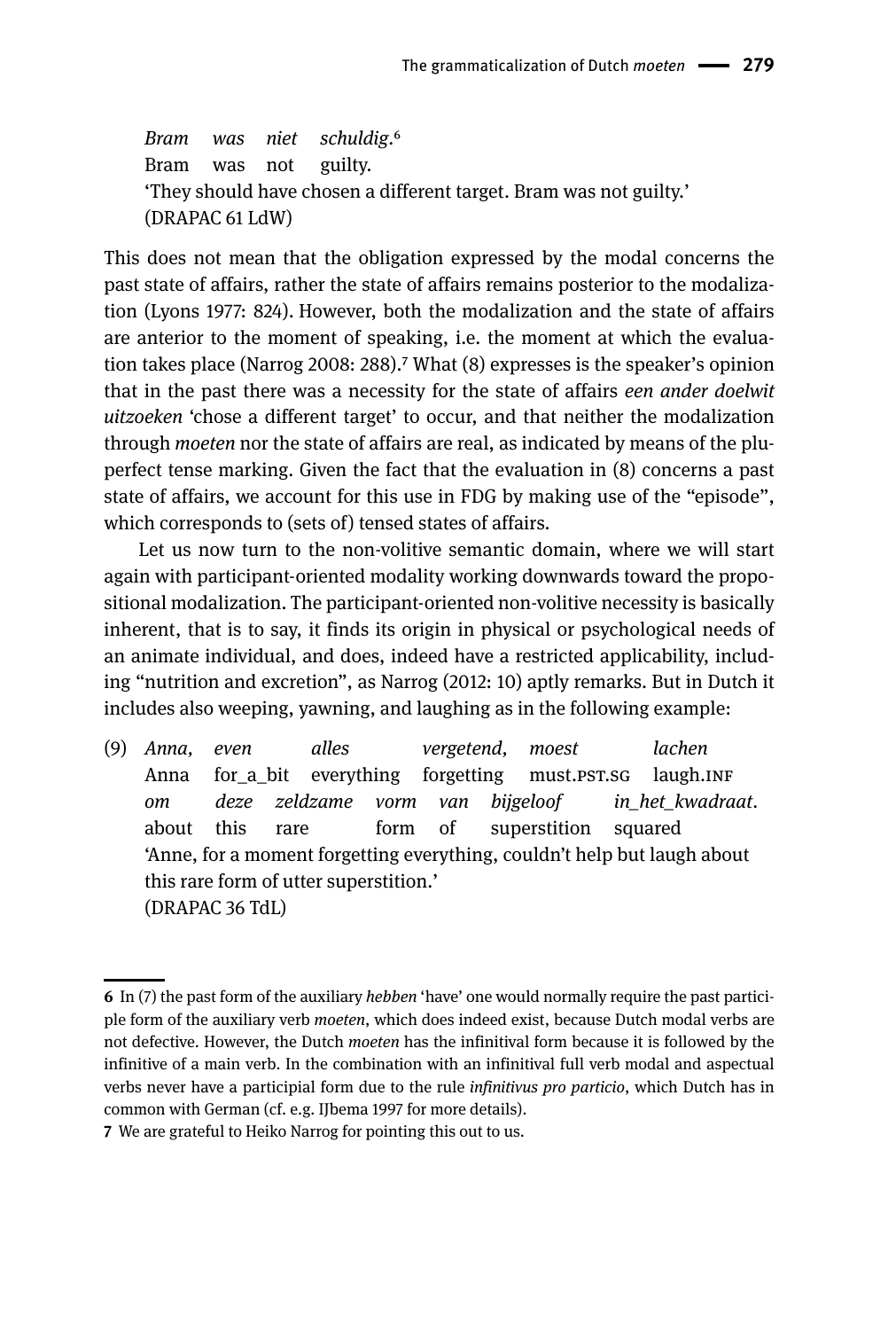Turning to event-oriented necessity, we find circumstantial necessity as the non-volitive distinction at this level. As Narrog (2012: 10) observes, it is indeed difficult to find truly circumstantial cases of necessity which do not allow for a deontic reading, but they do exist: in the case quoted in the following example, the necessity depends on the rising sea level, an objective factor exterior to the event in question:

(10) *Volgens Van Ravenswaay is het* [*industriële*] *park* according\_to Van Ravenswaay is the industrial park *belangrijk vanwege de stijgende zeespiegel, waardoor* important because\_of the rising sea\_level whereby *sowieso moet worden uitgeweken naar het zuiden* anyway must.PRS.SG AUX.INF swerved.PTCP to the south *van het land.* of the country 'According to Van Ravenswaay the [industrial] park is important because of the rising sea level, due to which the park will have to be relocated to the South of the country anyway.' (CHN, Press 2010)

The remaining distinction to be discussed is subjective epistemic necessity, because we have not found any case of objective epistemic necessity expressed by *moeten.* Usually, objective epistemic necessity is expressed in Dutch by means of adjectival expressions. As opposed to subjective epistemic cases of *moeten*, objective epistemic *moeten* is motivated by objective calculations.8

**<sup>8</sup>** Occasionally, however, *moeten* can fulfil that function, too, as shown in the following example suggested to us by Kees Hengeveld (in 2015):

<sup>(</sup>i) *Hij is in januari 2000 geboren, dus hij moet nu 15 zijn.* he is in januari 2000 born so he must.PRS.SG now 15 be.INF 'He was born in January 2000, so he must be 15 by now.'

At first glance, the concepts "objective" and "epistemic" seem to be incompatible, since "epistemic" generally presupposes the individual evaluation of the external world rather than a description of the external world. However, cases of objective epistemic *moeten*, such as the one exemplified here, are possible in situations in which the speaker – until the moment of speaking – did not realize that the given state of affairs is indeed necessarily the case.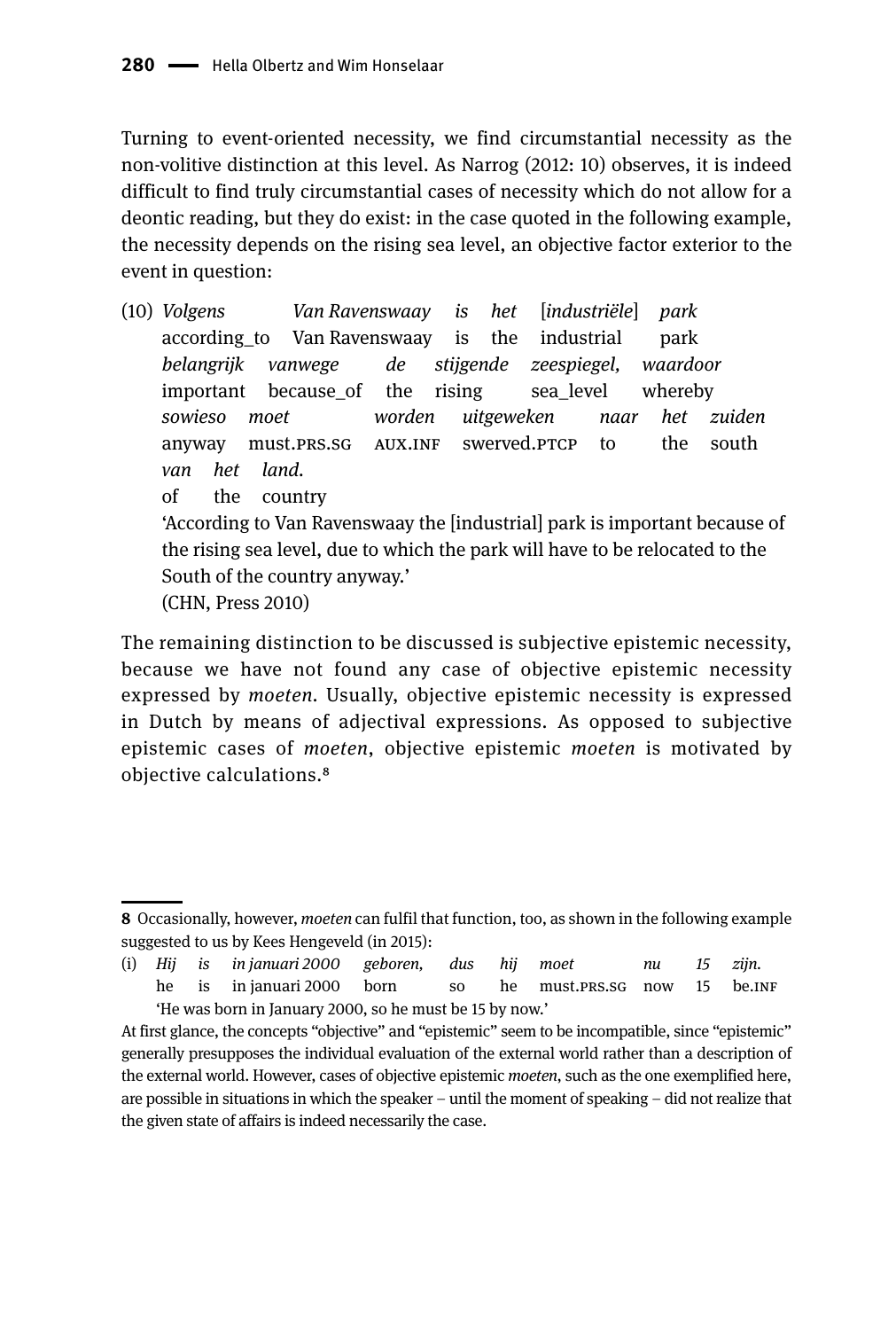Example (11) illustrates the expression of subjective epistemic necessity by means of *moeten*:

(11) *Bij deze woorden kon ik een glimlach, die* at these words can.pst.sg I a smile which *iets zeer kwetsends moet gehad hebben,* something very offensive must.prs.sg had.ptcp have.INF *niet onderdrukken.* not suppress.INF 'At these words I couldn't suppress a smile, that must have had a very offensive effect.' (DRAPAC 18 ME)

Hengeveld (1988: 236-237) provides a number of tests for subjectivity, the most generally applicable ones are the following two: (i) subjectively modalized expressions are bound to declarative illocution, objectively modalized expressions are not, and (ii) subjectively modalized expressions cannot be contained in hypothetical sentences, objectively modalized expressions can. Now let us compare (11) to a (somewhat simplified) adjectival expression of the same content (12):

|                       |  |  |                |  |  |  | zeer                                                                                                                                                          |
|-----------------------|--|--|----------------|--|--|--|---------------------------------------------------------------------------------------------------------------------------------------------------------------|
|                       |  |  |                |  |  |  |                                                                                                                                                               |
|                       |  |  |                |  |  |  |                                                                                                                                                               |
| offensive have.pst.sg |  |  |                |  |  |  |                                                                                                                                                               |
|                       |  |  |                |  |  |  |                                                                                                                                                               |
|                       |  |  | kwetsends had. |  |  |  | (12) Het is waarschijnlijk dat de glimlach iets<br>it is probable that the smile something very<br>'It is likely that the smile had a very offensive effect.' |

When questioning both expressions, then (11a) is marginally acceptable as an echo question in reaction to (11), whereas (12a) is grammatical and acceptable without such a restriction.

|  |                   |  | $(11)$ a. <sup>??</sup> Moet de glimlach iets      | zeer kwetsends |  |
|--|-------------------|--|----------------------------------------------------|----------------|--|
|  |                   |  | must.PRS.SG the smile something very offensive     |                |  |
|  | gehad hebben?     |  |                                                    |                |  |
|  | had.PTCP have.INF |  |                                                    |                |  |
|  |                   |  | 'Must the smile have had a very offensive effect?' |                |  |
|  |                   |  |                                                    |                |  |

(12) a. *Is het waarschijnlijk dat de glimlach iets zeer* is it probable that the smile something very *kwetsends had?* offensive have.pst.sg 'Is it likely that the smile had a very offensive effect?'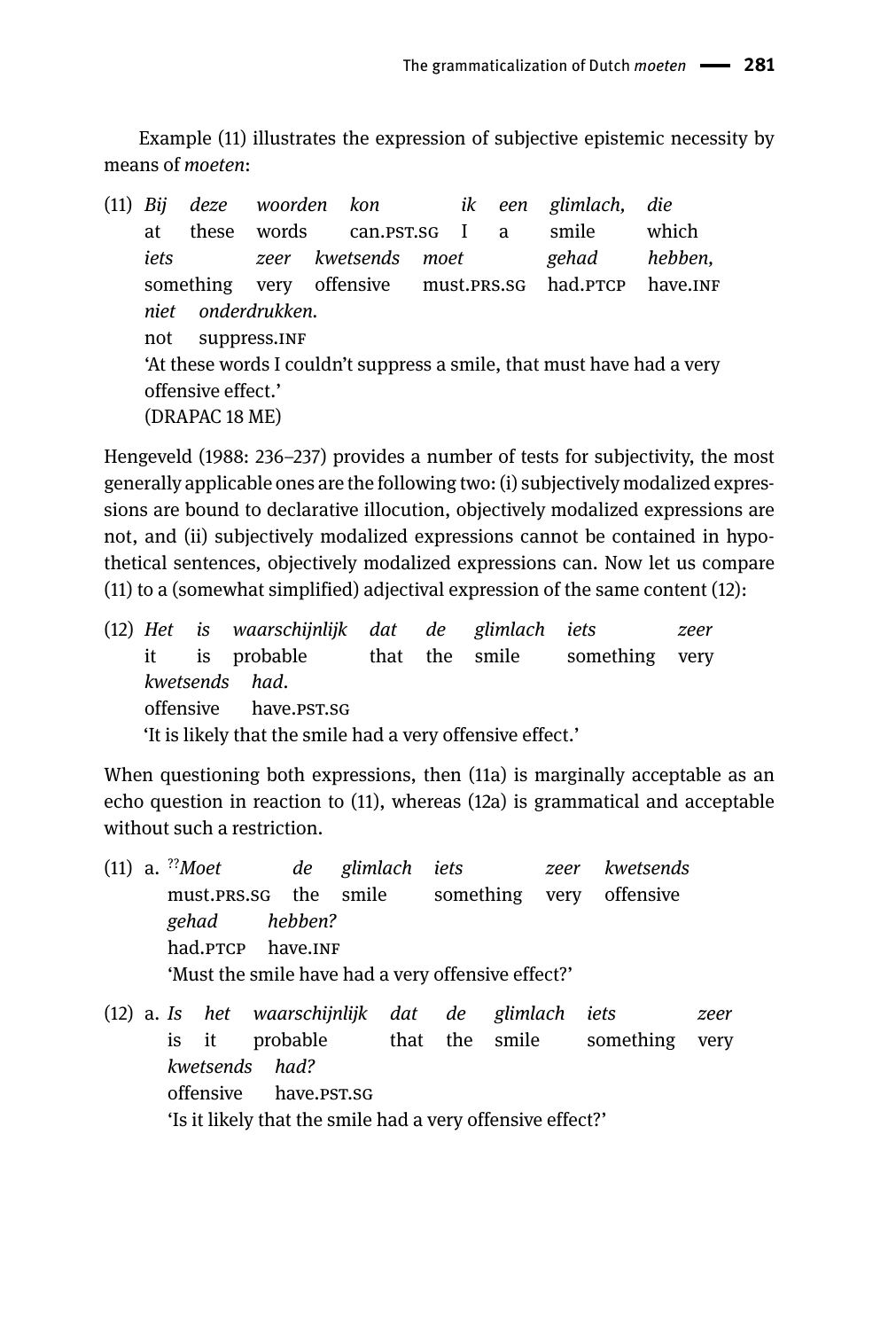Let us now apply the second test mentioned in (ii) above, which consists in using the subjective and the objective epistemic modal expressions in a conditional apodosis:

- (11) b. ??*Als de glimlach iets zeer kwetsends gehad* if the smile something very offensive had.PTCP *moet hebben, heb ik met je te doen.* must.prs.sg have.INF have.prs.1sg I with you to do.INF 'If the smile must have had a very offensive effect, I pity you.'
- (12) b. *Als het waarschijnlijk is dat de glimlach iets* if it probable is that the smile something *zeer kwetsends had, heb ik met je* very offensive have.pst.sg have.prs.1sg I with you *te doen.* to do.INF

'If it's likely that the smile had a very offensive effect, I pity you.'

Again, the subjective epistemic expression in (11b) is awkward, whereas the objective modal expression in the conditional clause in (12b) is fine. The conclusion is therefore that the epistemic use of *moeten* is virtually restricted to the subjective type, i.e. to the expression of the commitment to the truth of a proposition either by the speaker or a different subject referent.<sup>9</sup>

We have shown in this Section that *moeten* is able to express any kind of volitive and non-volitive distinction of modal necessity. As the volitive distinctions discussed here are all of a deontic nature, we will, henceforward, refer to the volitive domain as "deontic domain". The remainder of this paper will be dedicated exclusively to the deontic domain, which is the one that gave rise to the imperative-like *moet je* construction, which is the focus of this paper.

(i) *Volgens Irene moet zijn algemene indruk wel juist* according\_to Irene must.prs.sg his general impression indeed correct *zijn geweest.* be.inf been

**<sup>9</sup>** Although, as a general rule, the subject in such cases refers to the speaker, this is not necessarily the case:

<sup>&#</sup>x27;According to Irene his general impression must have been correct.'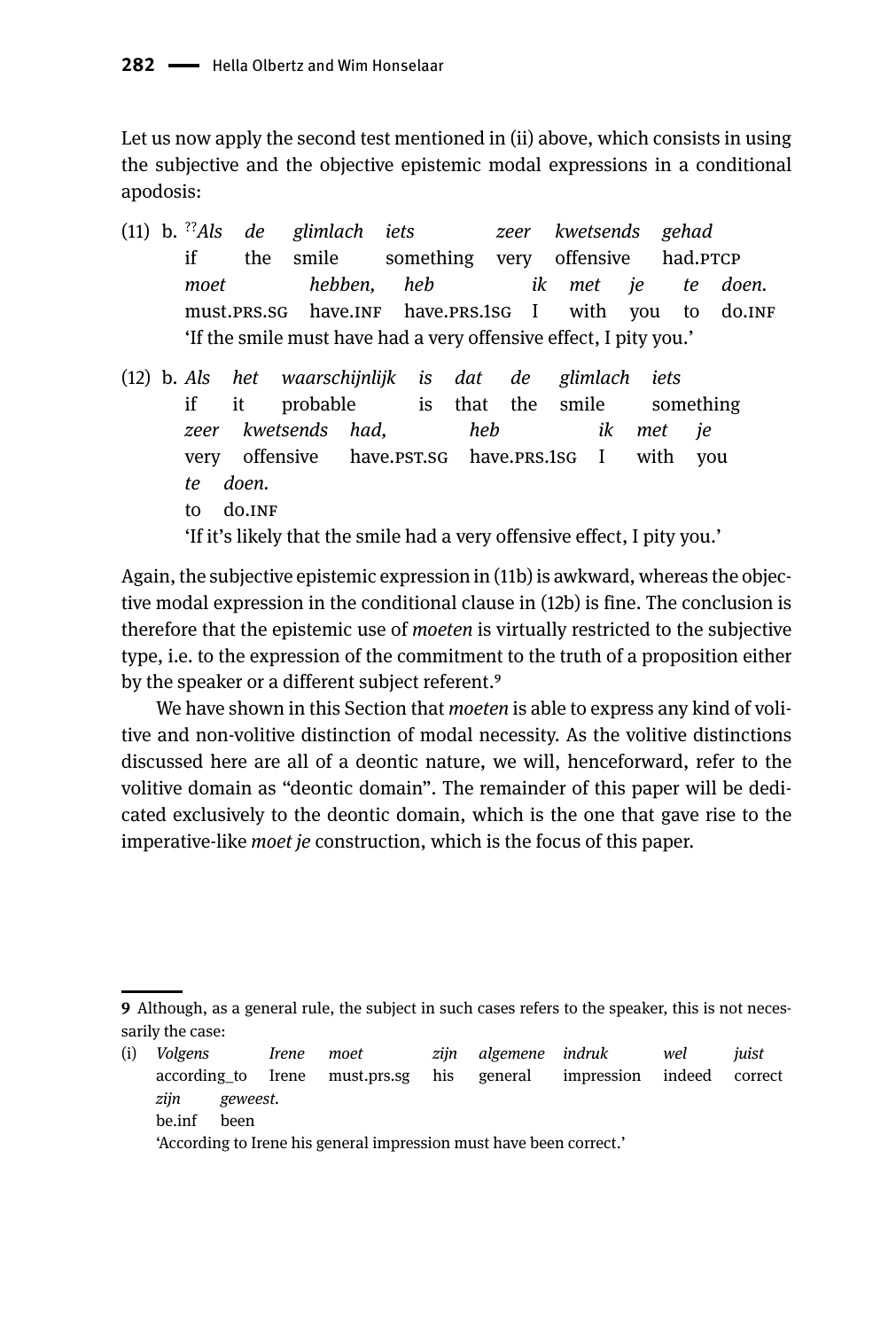## **3 The diachrony of deontic** *moeten*

In this section we will consider the diachronic semantic and syntactic development of deontic *moeten* with the first and foremost aim to find out if the predictions with regard to grammaticalization implied in Tab. 1 can be confirmed. In addition, we will also take a glance at the development of the independent, i.e. lexical variant of *moeten* in order to challenge Nuyts's (2011, 2013) claim. We will first present the relevant data in Section 3.1 and discuss these data in Section 3.2.

### **3.1 Diachronic data**

This section will make use of the data provided in the four historical dictionaries of Dutch, made available online by the INT.10 We will first look at the semantic development of *moeten* from the first attestations onward and then consider the development of lexical uses of *moeten*.

In the first attestations of Old Dutch (approx. 950–1150) *moeten* (in the form of *mozon*) primarily expressed participant-oriented possibility 'may':

(13) *That se blîuen mozon in* [*g*]*odes riche.* that they stay.inf may.prs.pl in god.gen empire 'That they may stay in God's empire.' (*Mittelfränkische Reimbibel*, 1151-1200, ONW)

This meaning of *moeten* can still be found in Middle Dutch (approx. 1200–1550):

(14) *Die man bat hem …, dat hi met hem* that man asked.pst.sg him that he with him *moeste varen, maer Jhesus ontseid hem* may.pst.sg sail.jn but Jesus forbid.pst.sg it him 'This man asked him permission to sail with him but Jesus denied it.' (*Rijmbijbel*, ms 1300‒1350?, MNW)

**<sup>10</sup>** According to the information provided by the INT, The Old Dutch Dictionary (ONW) covers the period from ca. 500 to 1200, the Early Middle Dutch Dictionary (VMNW) the period from ca. 1200 to 1300, the Middle Dutch Dictionary (MNW) that from 1250 to 1550 and the Modern Dutch Dictionary (WNT) from 1500 to 1976 (however, the entry on *moeten* dates from 1907). Given the overlap between Early Middle Dutch and Middle Dutch, we will lump the two together under the heading of "Middle Dutch".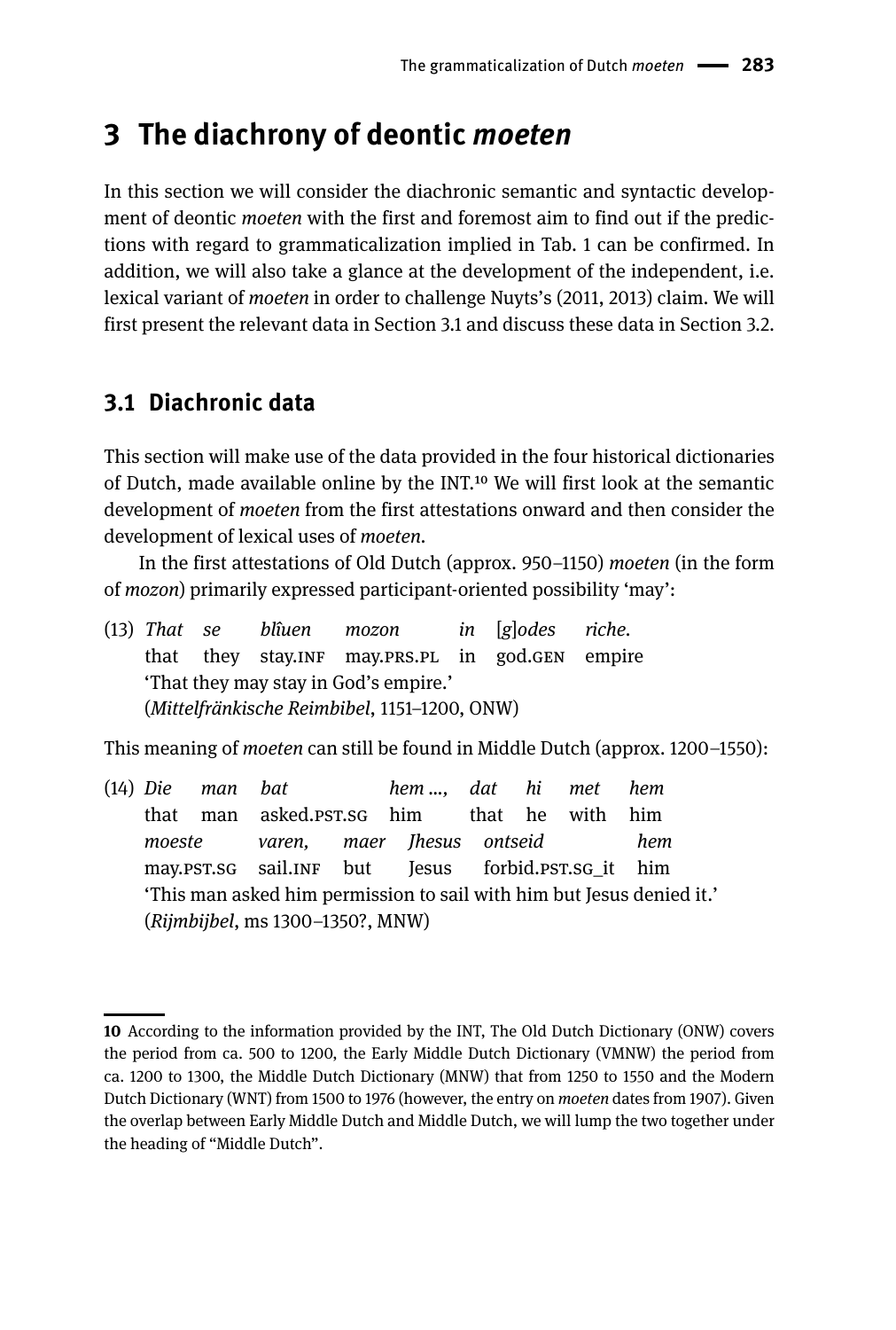Most cases are similar to (14) in having specific human referents for the primary participant slot, and are therefore expressions of participant-oriented modality. However, in contexts of laws and instructions, *moeten* is also used with non-specific human referents, i.e. as an expression of event-oriented deontic possibility, as illustrated in (15):

(15) *Dat men voortaan gheen brandewijn sal moeten* that one henceforth NEG brandy shall.PRS.SG may.INF *tappen* serve.INF 'That henceforth no brandy may be served' (*Wfr. Stadsrechten*, 1536, WNT)

In addition, this example is illustrative of the fact that from the 16th century onward *moeten* is used in the sense of deontic possibility only in the combination of *moeten* with some kind of negation.11 As an expression of deontic possibility, *moeten* gradually comes to be substituted in early Modern Dutch by *mogen* 'may', which in Old Dutch had the exclusive function of expressing physical ability and was still relatively rare as an expression of deontic possibility in Middle Dutch (Duinhoven 1997: 409‒410).

In addition to the strictly modal meanings, *moeten* had developed an optative function from Middle Dutch onward:

(16) *Onse here moete met u wesen* our lord must.PRS.SUBJ.SG with you be.INF 'May our Lord be with you' (*Spiegel Historiael*, ca. 1350, MNW)

This optative function of *moeten* has been lost in the 18th century and is presently expressed by the subjunctive paradigm of the verb *mogen* 'may', which was infrequent in this function in Middle Dutch (Duinhoven 1997: 408).

We now turn to the first attestations of deontic necessity expressed by *moeten*  in Medieval Dutch. As opposed to what we have seen so far, these are of the participant-oriented (17) as well as of the event-oriented (18) type, and there is no way of assessing which was first.

**<sup>11</sup>** For an overview of diachronic changes between necessity and possibility in other languages, see Narrog (2012: 185–199), who emphasizes the role of negation in this process, as proposed by, among others, Goossens (1987) for English and Bech (1951) for German.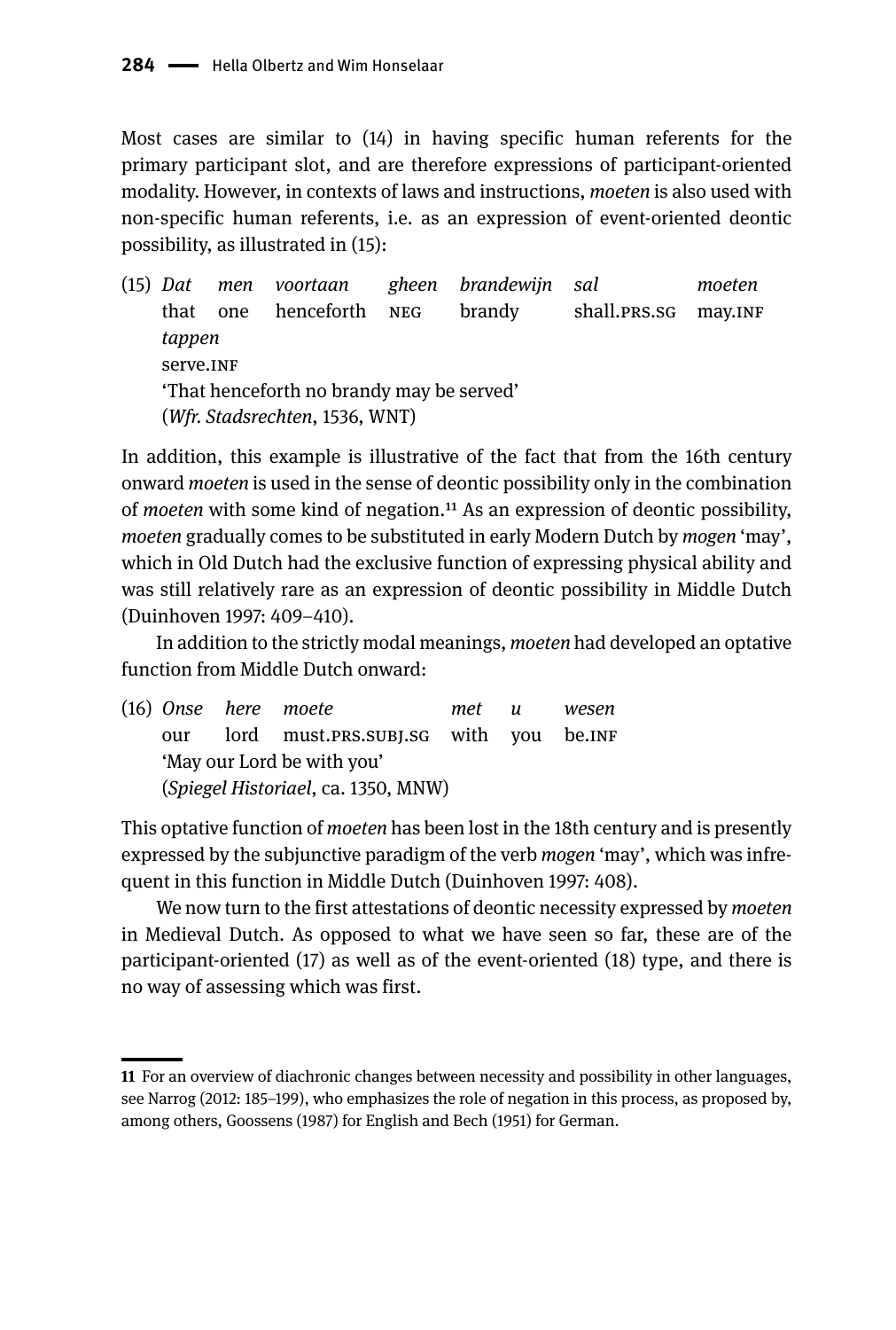- (17) *Gi muet allene* [*bute*]*n staen*. vou must.PRS.SG alone outside stand.INF 'You must stay outside alone.' (*Reinaert E*, 1276‒1300, VMNW)
- (18) *sijn aes moet sijn uersch ende leuende* its bait must.prs.sg be.ung fresh and alive 'its bait must be fresh and alive' (*Der Naturen Bloeme*, 1287, VMNW)

In the period between the 15th and the 18th centuries, deontic modality expressed by *moeten* gradually becomes predominantly an expression of deontic necessity. By then the participant-oriented is only a bit more frequent than event-orientation: out of the 17 unambiguous cases of deontic necessity, 10 are participant-oriented and 7 are event-oriented. Example (19) illustrates the former and (20) the latter:

- (19) *Sonder sneven moetti mijn hoge gebod volbringen* without hesitate.INF must.PRS.SG\_he my high order fulfil. 'Unwaiveringly he must fulfil my high assignment' (*De sevenste bliscap van Maria*, 1445‒1465, MNW)
- (20) *Men moet Gode meer gehoorsaem zijn dan* one must.prs.sg god more obediant be.inf than *den menschen* the men 'One must be more subserviant to God more than to men' (*Statenbijbel*, 1688, WNT)

In 18th century Dutch, we also find cases of *moeten* in the evaluative deontic necessity function, which we classified as episode-oriented in Tab. 1 in Section 2. As mentioned earlier, evaluative deontic necessity modalizes either a modalized state of affairs or an anterior one. The latter is the case in the following example:

(21) *Een schurk, die al lang moest zyn* a scoundrel who already long must.PST.SG be.INF *opgehangen geworden,* hanged.PTCP AUX.PTCP 'A scoundrel, who should have been hanged long ago,' (*Willem Leevend*, 1784‒1785, WNT)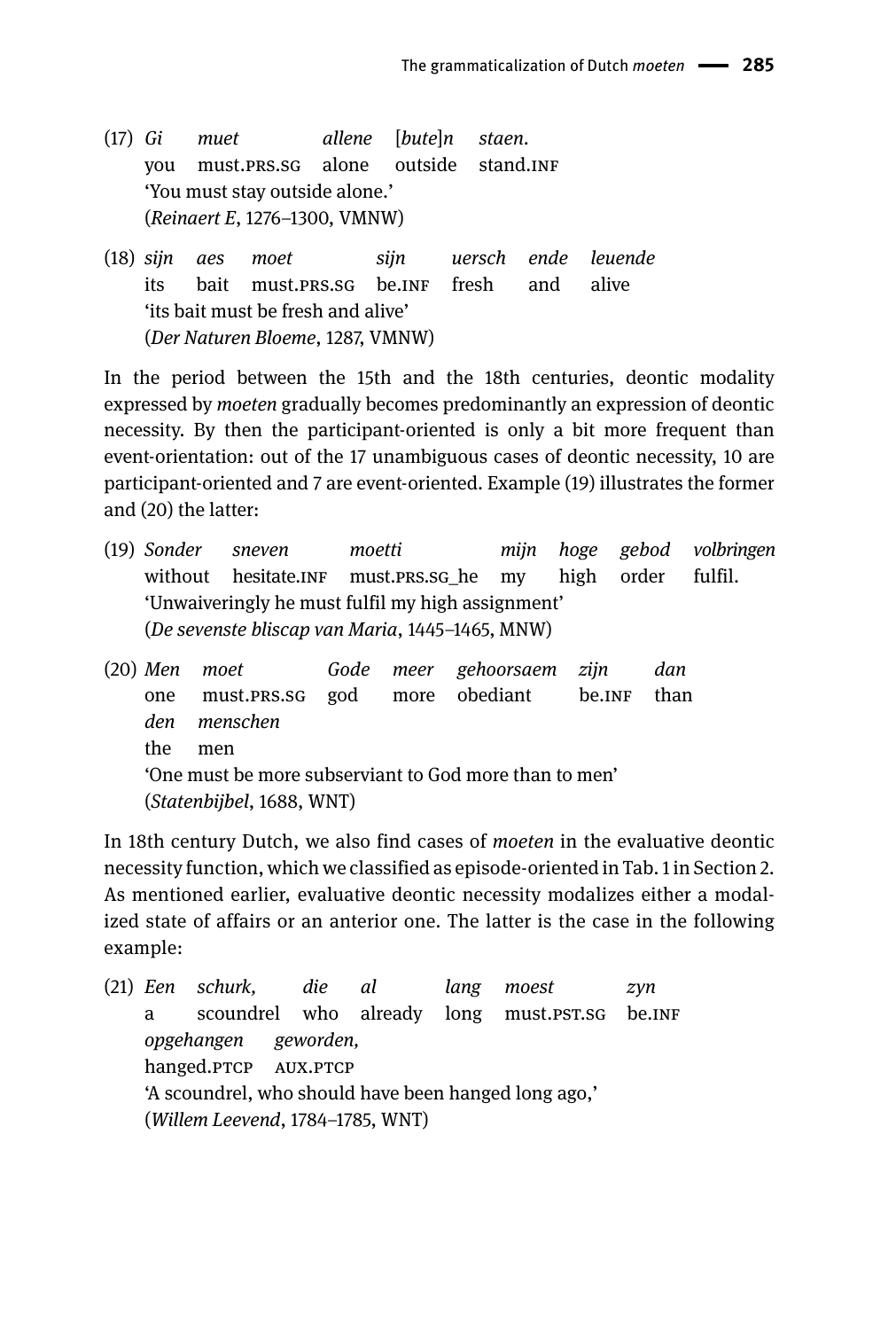As regards the independent use of *moeten*, in Early Middle Dutch already *moeten*  in its deontic necessity meaning can be used independently as long as directional movement is implied, such as illustrated in the following example:

(22) *Wi moeten int helsce vier.* we must.prs.pl in the infernal fire 'We must [go] into the infernal fire.' (*Rijmbijbel*, 1285, VMNW)

The use of independent *moeten* of the type illustrated in this example has become very frequent in Modern Dutch. As would be expected, independent *moeten* occurs primarily with human referents as primary arguments, a situation that remains basically unchanged in Middle Dutch.12 In early stages of Modern Dutch (1500–today), however, we find independent uses of *moeten* in its deontic necessity meaning in (metaphorical) directional movement contexts, now more frequently with inanimate referents:

(23) *Daer most een drinckpenningh off* there must.prs.sg a gratuity off 'A gratuity must [be deducted] from it' (*Boere-klucht*, 1612, WNT)

About two hundred years later, there are also cases of event-oriented deontic modality that are unrelated to movement, where the first argument refers to an event rather than to an object:

(24) *Hij zou zeker... trotsch worden; en dat* he would.sg certainly haughty become.INF and that *moet niet* must.prs.sg not 'He would certainly become haughty and that must not [happen]' (*Maurits Lijnslager*, 1808, WNT)

**<sup>12</sup>** However, in the examples quoted in VMNW, there are also two cases with non-animate referents, one of which is the following:

<sup>(</sup>i) *Want alle dinc muot wieder tuot sinre naturen* for all thing must.prs.sg again to its nature 'For everything must [return] to its nature' (*Moraalboek*, 1270–1290)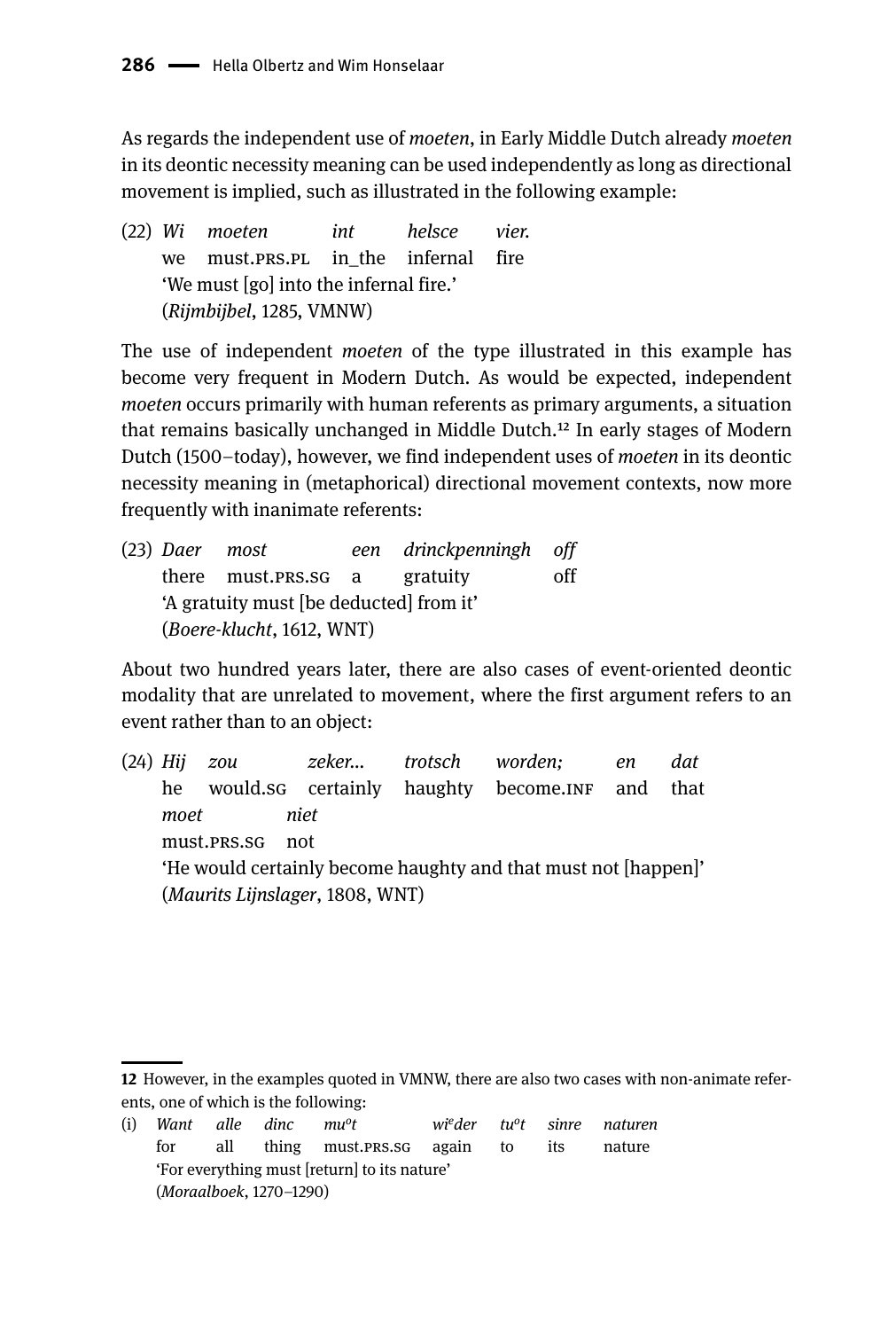In Modern Dutch, *moeten* can be used independently also in clear cases of evaluative deontic necessity:

(25) [*En je kunt nu eenmaal niet een vrijhandelsakkoord sluiten en daarbij bepaalde sectoren uitsluiten.* 'And you just cannot conclude a free trade agreement and at the same time exclude certain sectors.'] *Maar achteraf bekeken had dat misschien* but from back viewed.PTCP AUX.PST.SG that perhaps *wel gemoeten.* indeed must.prcp 'But looking back maybe this should have [happened] indeed.' (CHN, Press, 2003)

Now we have seen five phenomena of diachronic change within the deontic domain of *moeten*: (i) the increasing prominence of deontic necessity meaning, (ii) the concomitant loss of the deontic possibility meaning, a process that was parallelled by (iii) the increasing use of *moeten* in other than participant-oriented functions, (iv) the loss of the optative, and (v) the gradual broadening in terms of different uses of *moeten* as a lexical verb.

#### **3.2 Discussion**

In this section we will start with the last case of diachronic change mentioned above, the expansion of *moeten* as an independent lexical verb, and then discuss the other changes.

Nuyts (2011: 161; 2013: 126) shows, on the basis of corpus analysis, that the independent use of *moeten* has increased between Old Dutch and Modern Dutch from 0% in Old Dutch to 5% in written Modern Dutch and 10.5% in spoken Modern Dutch. This ratio in Modern Dutch is confirmed by an analysis of a section (165,879 words) of our own written corpus. The semantic distribution yields the picture represented in Tab. 2. In addition, Tab. 2 shows that 94% of the independent uses of *moeten* express directional movement, and that almost all of these are directed towards specific human referents, i.e. are expressions of participant-oriented modality.

| Total <i>moeten</i> : | 635                   |                                |            |
|-----------------------|-----------------------|--------------------------------|------------|
|                       | of which independent: | 35 (5.57%)                     |            |
|                       |                       | of which directional movement: | 33 (94.0%) |
|                       |                       | of which participant-oriented: | 30 (85.7%) |

**Tab. 2:** Independent use of *moeten* in Modern Dutch literature (165,879 words).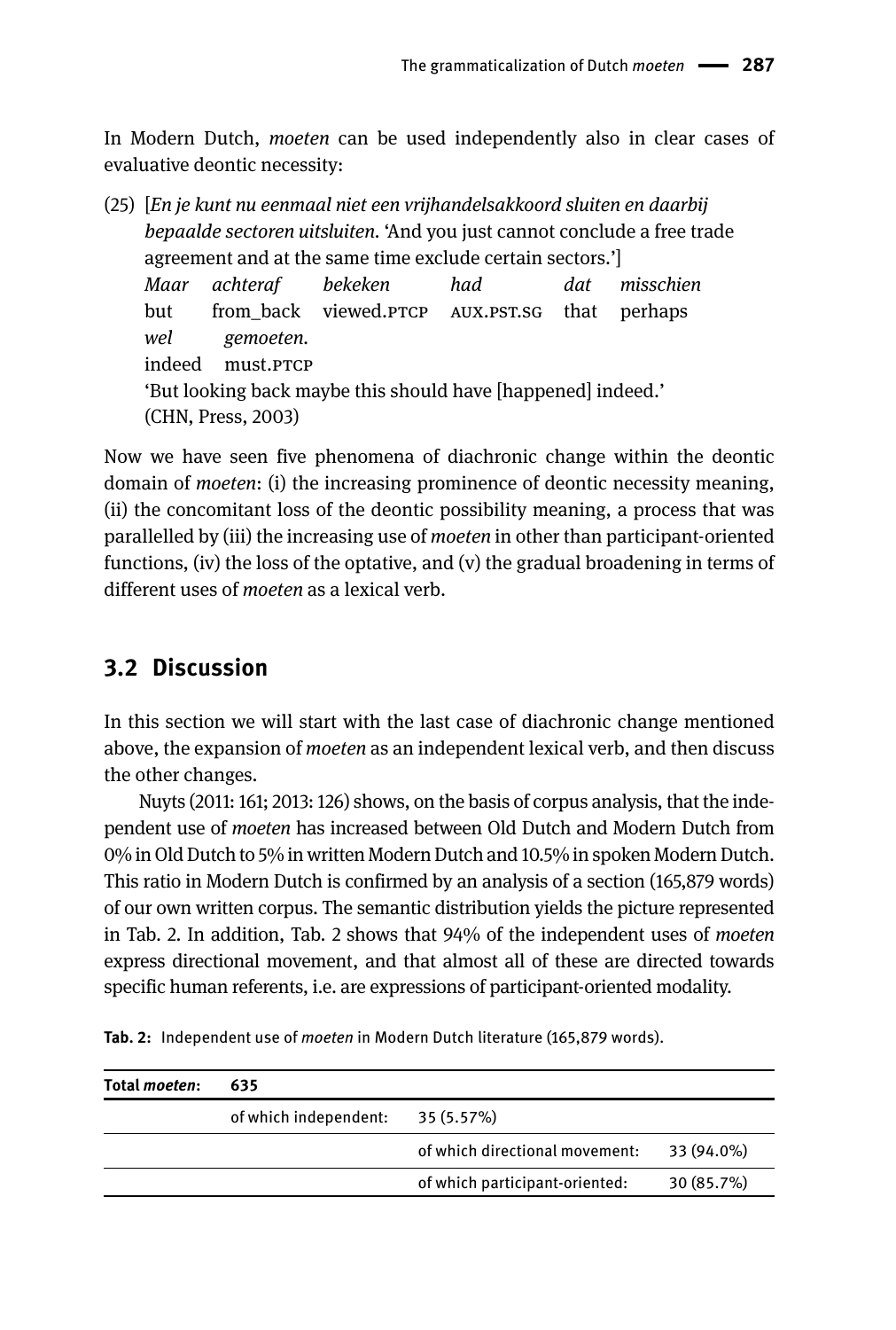Nuyts (2011, 2013) proposes to view this process, as well as similar processes in the case of *kunnen* 'can' en *mogen* 'may', as one of "degrammaticalization", but he also shows that the case of the Dutch modals does not fit the concept of "degrammaticalization" as it stands. The most influential study of degrammaticalization, Norde (2009), defines the relevant type of "degrammation" as a shift (i) from grammatical to lexical content or (ii) from more grammatical to less grammatical content (Norde 2009: 133). Therefore, Nuyts (2011: 179–180; 2013: 132) introduces the concept of "primary degrammaticalization", which is supposed to account for cases of partial loss of auxiliary properties, irrespective of possible semantic changes.

Our hypothesis with respect to the rise of the independent lexical uses of *moeten* is, however, that deontic *moeten* was first lexicalized in the context of directional movement in participant-oriented contexts, where it would always be read as 'must go to', as in example (22). On analogy to the participant-oriented cases, lexical *moeten* would then also be used when the primary participant refers to an inanimate object as in (23), which becomes more frequent from the 17th century onward. Later on, on analogy to the movement cases, lexical *moeten* came to be used incidentally in non-movement contexts.13 This means that there is just a gradual and analogical process of lexicalization, for which Nuyts does not provide anything but a new label.

As regards the semantic processes, the gradual expansion of deontic *moeten*  in general to event-oriented and later episode-oriented contexts, which we have described in Section 3.1, confirms our expectations with regard to the increasing scope of *moeten.* However, this expectation is not borne out with respect to deontic necessity: in this context we would have expected *moeten* to start off with participant-orientation and then spread to event-orientation, but the fact is that both develop in parallel. A possible explanation may be related to the fact that the expression of deontic necessity was taken over from Old Dutch *sullan* 'shall' (Modern Dutch *zullen*), when this ceased to express deontic necessity and came to express future tense exclusively. The Old Dutch dictionary (ONW) entry of *sullan*  mentions twelve cases of deontic necessity, ten of which are participant-oriented, one is event-oriented and one is doubtful. Another possible explanation may be in the very nature of deontic necessity: the source of deontic necessity probably more often is a "collective will" i.e. general rules rather than the will of an individual, and deontic necessity from a general source can be equally targeted to states of affairs and to participants in states of affairs.

A further aspect in the development of *moeten* that calls for an explanation is the loss of the optative function, which could in fact be analyzed as a true case of "degrammation" in Norde's (2009) terms, because the optative is

**<sup>13</sup>** For a diachronic study of this problem see Honselaar and Olbertz (2016).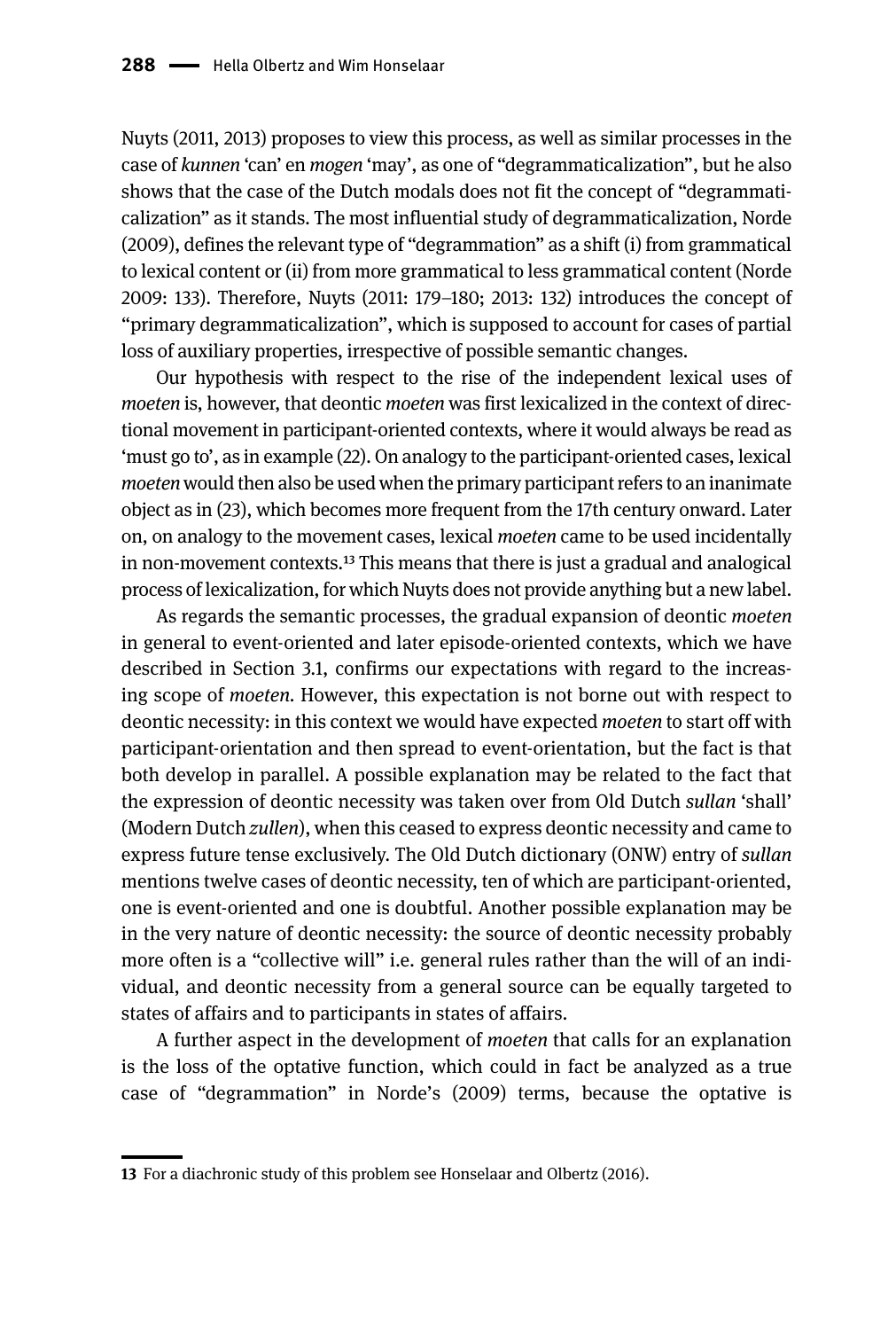generally regarded as a sentence type or sentence mood, to be associated with illocution rather than with modality (Levinson 1983: 42; Hengeveld 2004: 1191; Hengeveld and Mackenzie 2008: 71). We believe that the "retraction"14 of *moeten* from the illocutionary domain can be explained through the loss of the function of deontic possibility. As we have seen, this was the most prominent function of *moeten* until the 15th century and most probably the source of the development of the optative (van der Auwera and Plungian 1998: 107, 112–113), the first occurrence of which dates from the 13th century. The most probable explanation of this process is the following: when the possibility function of *moeten* gradually gave way to the necessity function, the optative function shifted together with the expression of deontic possibility to the  $-$  by then innovative  $-$  modal auxiliary *mogen*.

As we will show in the next section, *moeten* has recently come to fulfil a new illocutionary function; this time it is one which is more in line with the semantic specialization of volitive *moeten* to the domain of deontic necessity.

### **4 A new illocutionary function of** *moeten*

This section deals with the imperative-like construction with *moeten*, which we will preliminarily refer to as the *moet je* construction, exemplified in (3) in the introduction to this chapter, which we repeat here for convenience.

| (3) | Moet                                              | ie | horen wat ze |  | nu | weer |
|-----|---------------------------------------------------|----|--------------|--|----|------|
|     | must.PRS.SG you hear.INF what they now again      |    |              |  |    |      |
|     | bedacht                                           |    | hebben       |  |    |      |
|     | invented.PTCP AUX.PRS.PL                          |    |              |  |    |      |
|     | 'Now listen what they have been contrieving now!' |    |              |  |    |      |
|     | (DRAPAC 20 AF)                                    |    |              |  |    |      |
|     |                                                   |    |              |  |    |      |

Occasionally we find, instead of the informal second person pronoun, *je*, the neutral plural pronoun *jullie* or the rather formal singular pronoun *u*:

|                               |                  |                                          |  | (26) [speaker wants primary schoolteachers to be experts in certain subjects |  |  |  |
|-------------------------------|------------------|------------------------------------------|--|------------------------------------------------------------------------------|--|--|--|
| rather than being generalists |                  |                                          |  |                                                                              |  |  |  |
| Moet                          | eens voorstellen |                                          |  |                                                                              |  |  |  |
|                               |                  | must.PRS.SG VOU.FORMAL REFL.2.FORMAL MIT |  | imagine.INF                                                                  |  |  |  |

**<sup>14</sup>** Haspelmath (2004: 33–35) defines "retraction" as a process consisting of the loss of manifestations of higher degrees of grammaticalization of a given lexical item.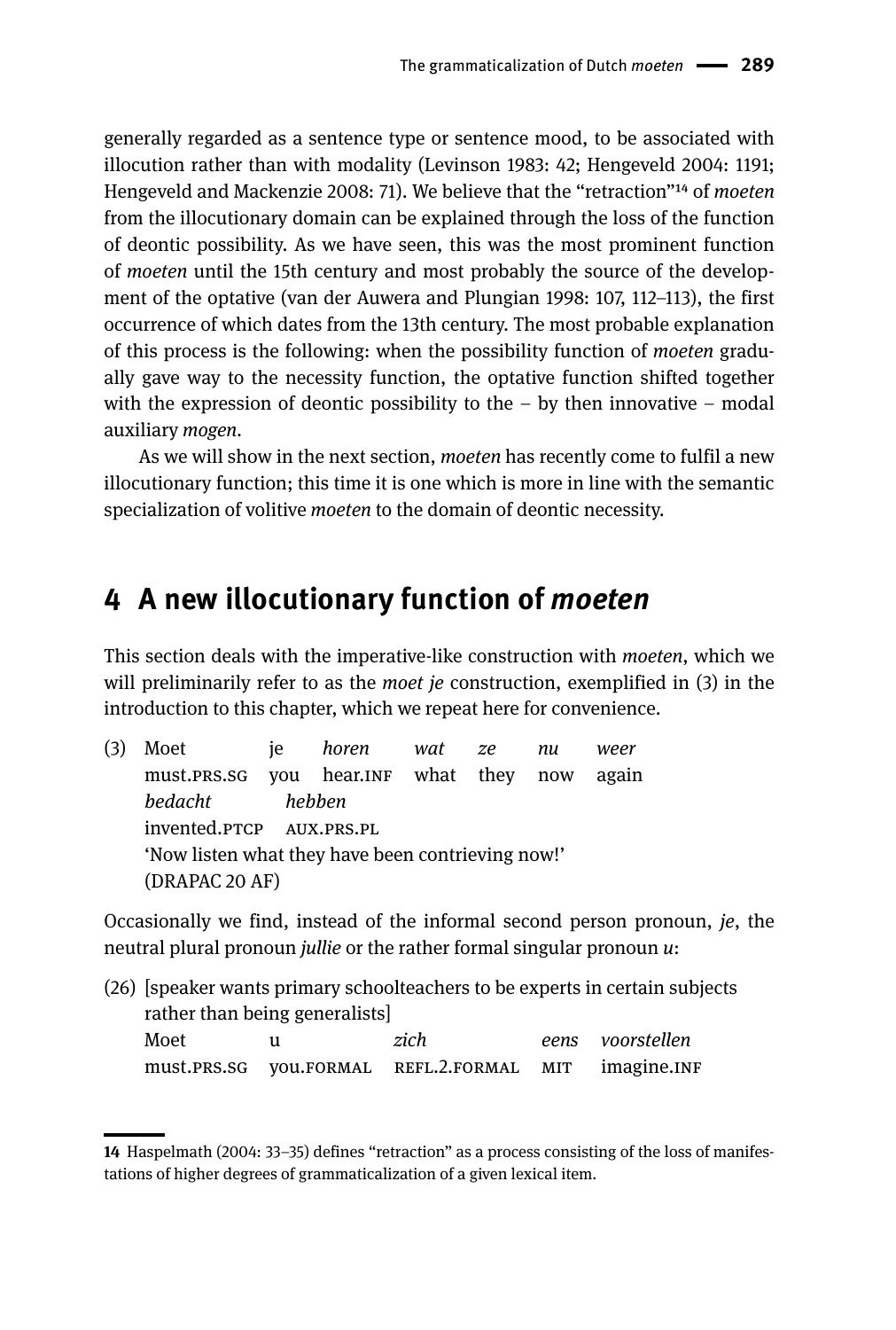*wat daar voor didactische en pedagogische impuls* what there for didactic and pedagogical impulse *van uitgaat!* from emanate.prs.sg 'Imagine what a didactic and pedagogical impulse this produces!' (CHN, Press, 2003)

The *moet je* construction appears in the 20th century DRAPAC corpus from the 1940s onward. In the literature it has been mentioned in the 1950s already by Droste (1956: 33), who refers to this construction as 'invitation' and relates it to the imperative. Apart from this, the *moet je* construction has not received much attention in the literature on Dutch modals, with the notable exception of Janssen (2006).15 Our aim in this section is to pin down the exact interactional function of the *moet je* construction, which obviously is similar but not equal to the imperative. This section will be organized as follows: in 4.1 we will present the form of the *moet je* construction and in 4.2 we will explain this form in relation to the function of this construction.

### **4.1 The form of the** *moet je* **construction vs the imperative**

Like the imperative, the *moet je* construction is not tensed, which implies that *moeten* is obligatorily present tense marked (Droste 1956: 33; Janssen 2006: 337). Thus the past tense variant of (27a), namely (27b), is ungrammatical.

(27) a. [*Ik reed me daar op een avond door de Westgaag en opeens zag ik er een midden op de weg zitten. Ik probeerde nog af te remmen maar het was al te laat, hij sprong recht in mijn gezicht, zo van de grond af*, 'One evening I was cycling through the *Westgaag* and suddenly I saw one [a skunk] sitting in the middle of the street. I tried to brake but it was too late: he jumped right into my face, from the streetlevel,' moet je *nagaan, terwijl ik op een hoge* must.pres.sg you imagine.jng while I on a high *fiets zat*. bicycle sat.PST.SG 'just imagine, while I was sitting high on a bicycle.' (DRAPAC 29 MtH)

**<sup>15</sup>** Nuyts, Byloo and Diepeveen (2007: 167) quote an example of this construction and, without taking note of its specific properties, interpret it as a *sterk advies* 'strong piece of advice' (2007: 168). Nuyts (2011, 2013) does not mention the *moet je* construction at all.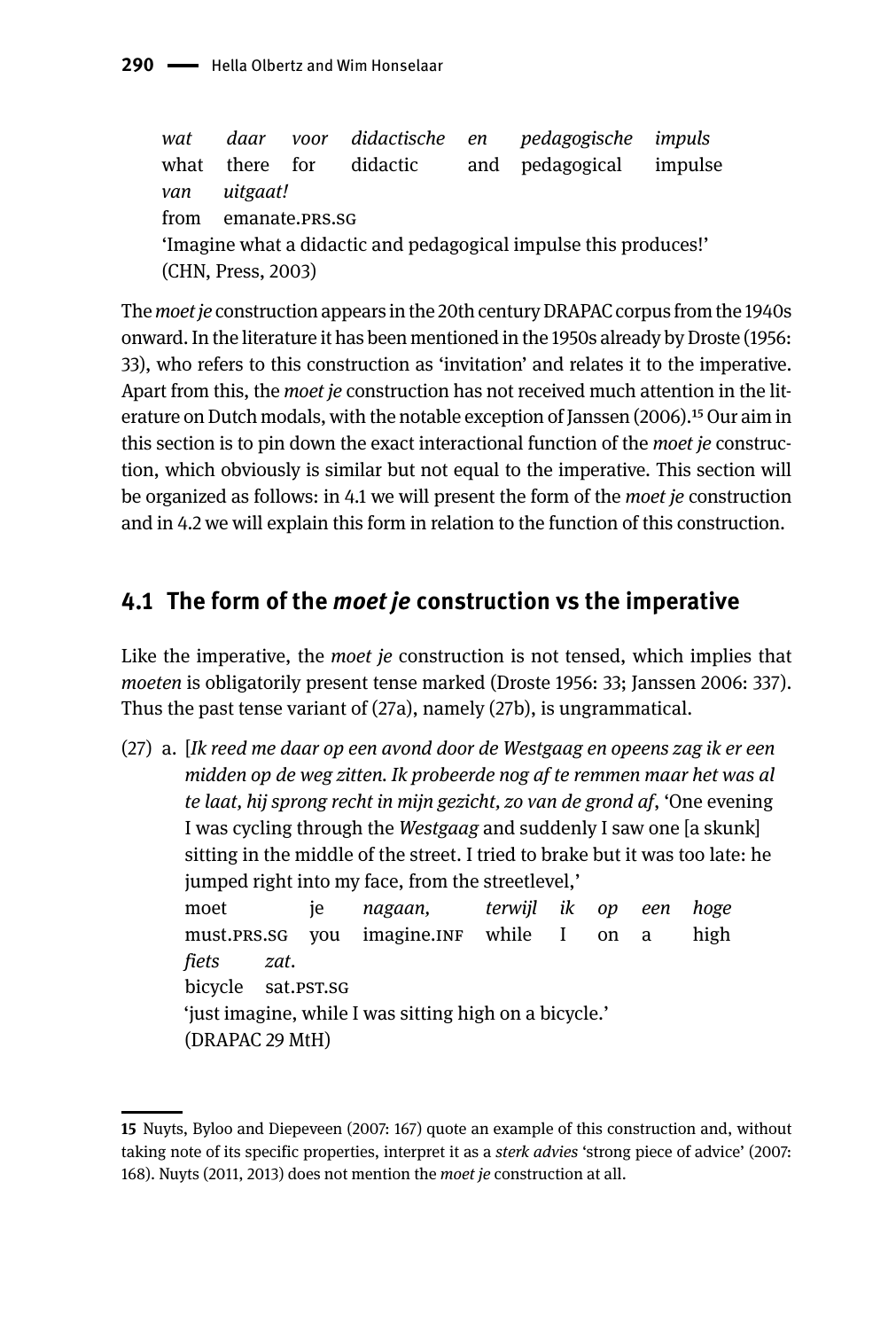b. \*moest je *nagaan, terwijl ik op een hoge* must.pst.sg you imagine.INF while I on a high *fiets zat*. bicycle sat.PST.SG 'just imagined, while I was sitting high on a bicycle.'

A second property that the *moet je* construction shares with the imperative is its addressee-orientation, i.e. the subject in the construction with *moeten* must always have a second person referent. Therefore the 1st person plural variant of (28a), i.e. (28b), is ungrammatical as it stands, although interpretable as a deontic question.

(28) a. [Talking about World War II: one of two imprisoned members of the Dutch resistance is telling how they passed their time talking about their work while waiting for their execution]

*Moet* je *je voorstellen hoe we* must.prs.sg you REFL.2sg imagine.INF how we *daar zaten* there sat.PST.PL 'Just imagine how we were sitting there' (DRAPAC, 38 HM) b. \**Moeten* we *ons voorstellen hoe we* must.prs.pl we refl.1pl imagine.inf how we *daar zaten* there sat.psT.pL 'Must we imagine how we were sitting there'

A third property the *moet je* construction shares with the imperative is the position of the finite verb, which must always be sentence initial. (29b), where the pronoun is in sentence initial position, is interpretable, but only as a declarative participant-oriented deontic expression.

(29) a. [During an interview, Pieter van den Hoogenband, Dutch swimming champion, shows the interviewer his first swimming certificate, gained at the age of five]

*Moet je dit zien* must.prs.sg you this see.inf 'Just take a look at this' (CHN, Press, 2011) b. ≠*Je moet dit zien*

you must.PRS.SG this see.INF 'You must see this'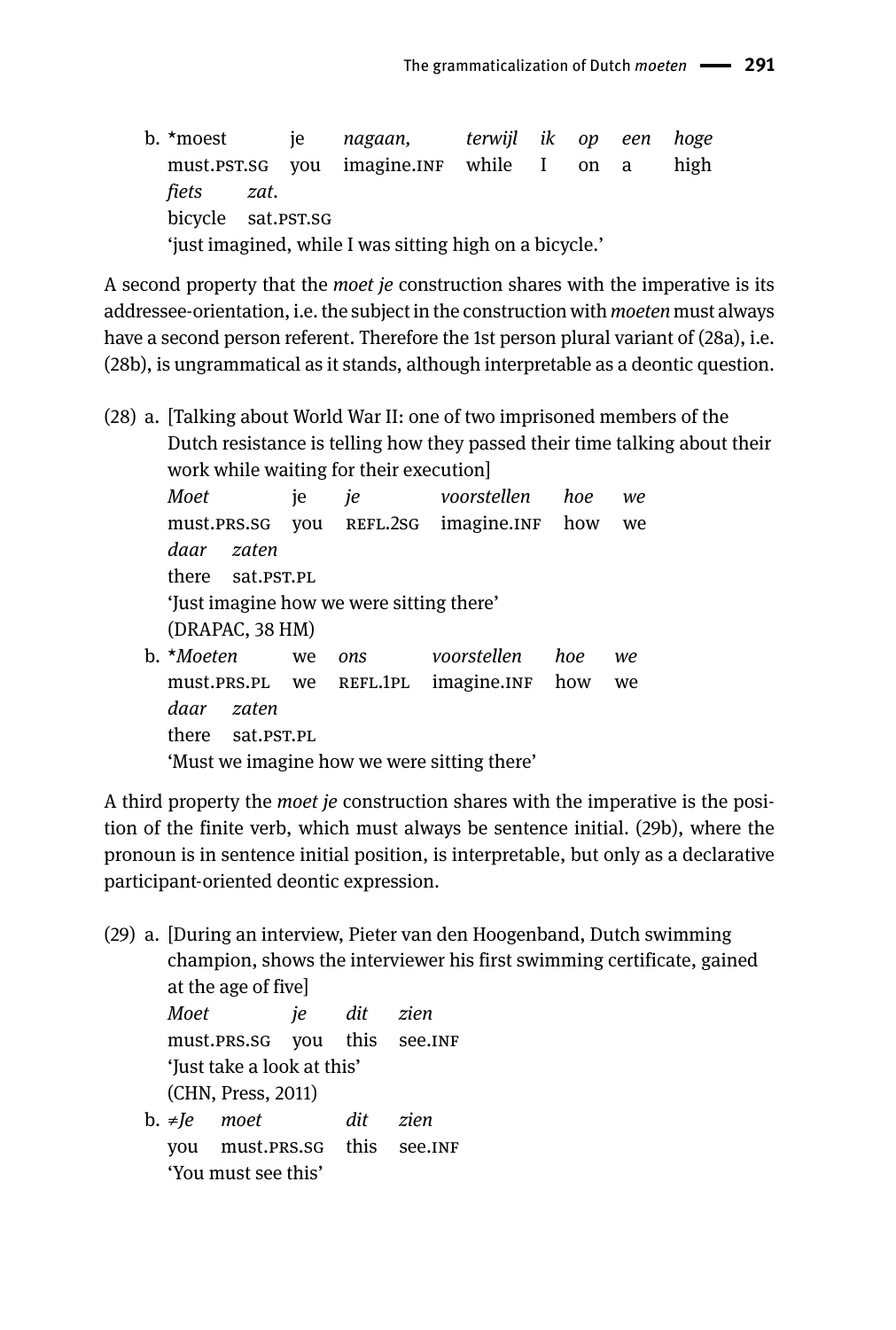Now let us turn to the properties that distinguish the *moet je* construction from the imperative. First, the *moet je* construction must always contain a pronoun referring to the addressee: compare (30), which exemplifies the *moet je* construction, with the imperative in (31).

(30) a. *moet* je *hier ruiken* must.prs.sg you here sniff.inf 'take a sniff at this!' (DRAPAC 27 MtH) b. \**moet hier ruiken* must.prs.sg here sniff.inf 'must sniff at this'

(31) *Ruik eens... dit is de geur van heiligheid.* sniff.IMP MIT this is the smell of sacredness 'Just take a sniff ... this is the smell of sacredness.' (CHN, Press, 2011)

Secondly, the *moet je* construction allows only unstressed addressee pronouns (Droste 1956: 33) as shown in (32), while imperatives allow emphatic pronominal reference to the addressee for the exclusive purpose of contrastive focus marking (33).

(32) a. *Moet* je *eens luisteren, Marco.* must.prs.sg you MIT listen.INF Marco 'Listen, Marco!' (CHN, Press, 2006) b. \**Moet* jij *eens luisteren, Marco.*

must.prs.sg you.emph mit listen.inf Marco 'Must you listen, Marco.'

(33) [—*Hoor nou eens even ...* 'Now just listen ...']

- *Nee, luister* jij *nou eens even!* no listen.imp you.emph prt mit mit '— Now you just listen!'
- (E. Proper and S. van den Eynden, *Vals profiel.* 2010, internet)

Thirdly, the *moet je* construction is bound to positive polarity, as shown in (34a) and (34b), while imperatives may be negated as, can be gathered from example (35).

(34) a. *Moet je kijken!* must.prs.sg you look.inf 'Look!' (DRAPAC 38 HM)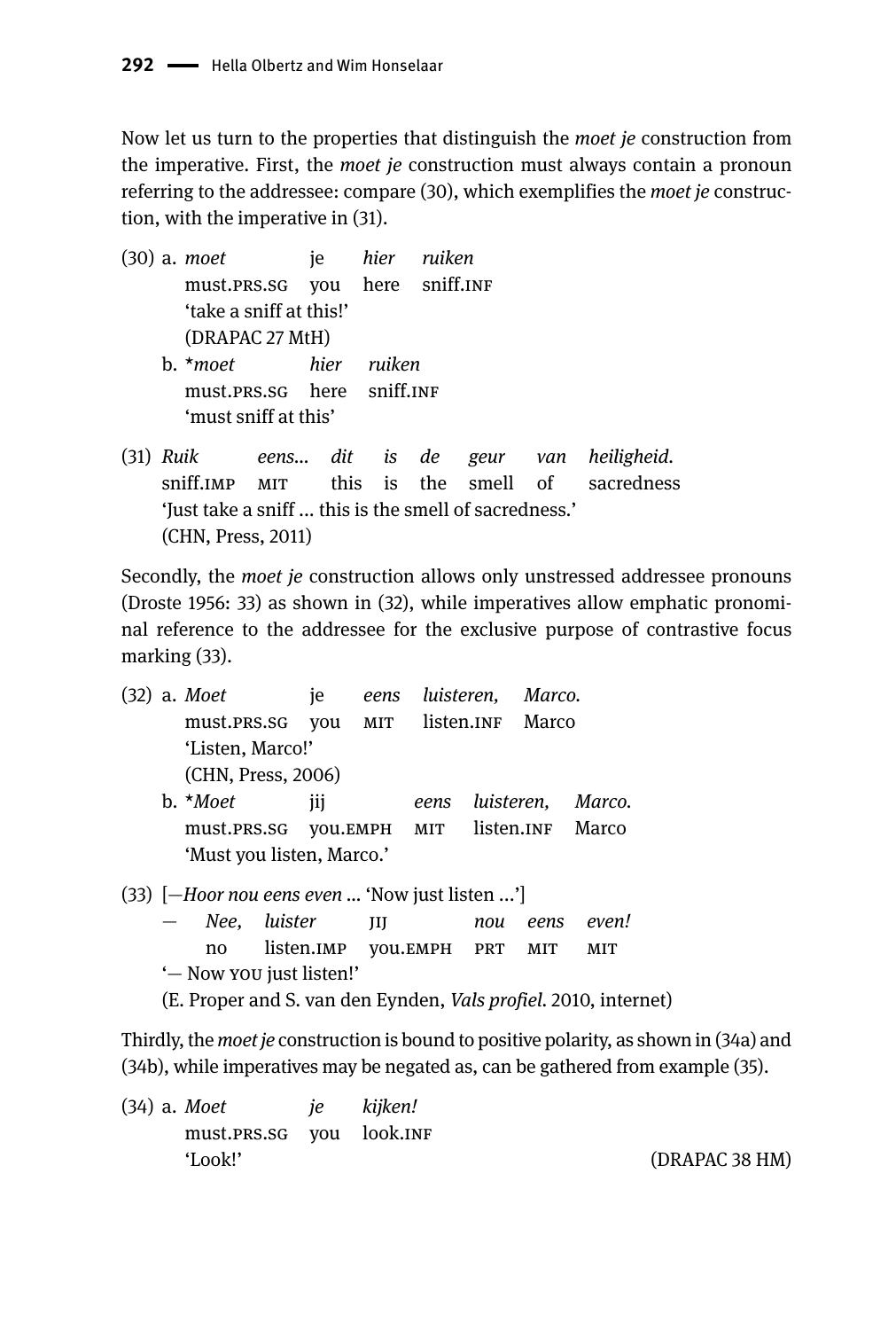| $b.$ * <i>Moet</i>        | ie | niet <i>kijken!</i> |
|---------------------------|----|---------------------|
| must.PRS.SG you not look  |    |                     |
| 'Don't you want to look!' |    |                     |

(35) *Kijk* niet *Eddy, kijk* niet look.imp not Eddy look.imp not 'Don't look, Eddy, don't look!' (CHN, *Van hier en daar en overal*, 1986)

Fourthly, the *moet je* construction does not admit a temporal modifier such as *morgen* 'tomorrow' in the state of affairs it has in its scope (36), while such a modification is possible in the case of imperatives (37).

(36) a. [*"Als lucht ben je onzichtbaar en overal.* ' "Being air, you are invisible and you are everywhere.'] *Moet je je eens indenken, eekhoorn."* must.prs.sg you REFL.2sg MIT imagine squirrel 'Just imagine, squirrel." ' (DRAPAC 56 TT) b. \**Moet je je* morgen *eens indenken, eekhoorn*. must.prs.sg you REFL.2sg tomorrow MIT imagine squirrel

'Imagine tomorrow, squirrel." '

(37) *Kom* morgen *maar terug*. come.imp tomorrow mit back 'Come back tomorrow.' (CHN, Press, 2004)

Finally, the use of the *moet je* construction is restricted to verbs of physical and mental perception, that of the imperative is not. Consider the imperative of the verb *come* in (38a) and the application of the same verb to the *moet je* construction in (38b), which yields an ungrammatical result.

(38) a. *"Henri,* kom *eens hier* [*..*]*" riep hij.* Henri come.IMP MIT here shouted.PST.SG he ' "Henri, just come here [...]" he shouted.' (DRAPAC 48 GR) b. \**Henri, moet je eens hier* komen Henri must.prs.sg you MIT here come.INF 'Henri, must you just come here'

From the examples we have seen so far, we can gather that the lexical restriction is such that it allows for all kinds of perception; (i) visual: *zien*, *kijken* 'look'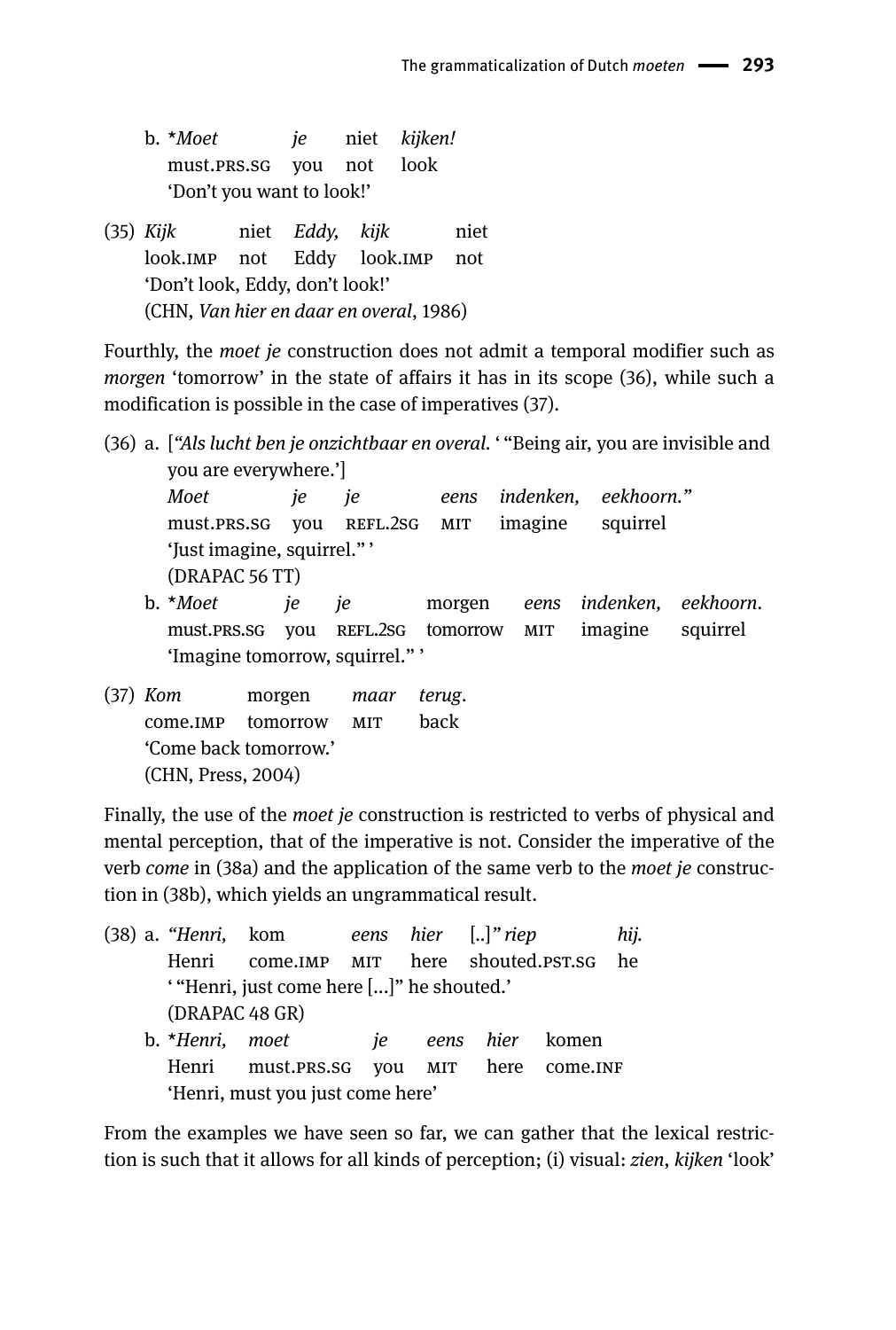(cf. examples (29) and (34), respectively), (ii) auditive: *horen*, *luisteren* 'listen' (cf. examples (3) and (32), respectively), (iii) olfactory: *ruiken* 'sniff' (cf. example (30)), and (iv) mental: *nagaan*, reflexive *voorstellen* and reflexive *indenken* 'imagine' (cf. examples (27), (28), and (36), respectively).

In the following section, we will show that despite these numerous restrictions, the *moet je* construction can be viewed as a grammaticalized expression of an illocutionary distinction.

### **4.2 The function of the** *moet je* **construction: immediate perception imperative**

We have shown in Section 4.1 that *moet je* behaves like a positive imperative requiring from the addressee the perception of some state of affairs. This perception, i.e. the perlocutionary effect of the imperative, needs to be realized immediately at utterance time, this is why temporal marking is excluded, hence "immediate perception" is required.

The impossibility to stress the addressee in this construction is related to the fact that there is obligatory focus marking elsewhere, i.e. on the element expressing the required perlocutionary effect. This may be the verb, as in the following example:

(39) *Moet je eens* kijken must.prs.sg you mit look.inf 'Just look!' (CHN, Press, 2005)16

However, whenever there is additional information present specifying the object to be perceived, such as the noun phrase *dit tolletje* 'this little tol' in the following example, then this element is in focus:

(40) *moet je* dit tolletje *zien* must.prs.sg you this tol.DIM see.INF 'Look at THIS LITTLE TOL!' (CHN, Press, 2005)

Elements such as the noun phrase in (40), the demonstrative pronoun *dit* 'this' in example (29) and the locative adverb *hier* 'here' in example (30) always have

**<sup>16</sup>** In this case, the verb is the only possible element to be stressed, because mitigating particicles, such as *eens* in this case, cannot be stressed (Elffers 1997: 60). For the use of particles in Dutch imperatives and the like cf. Vismans (1994).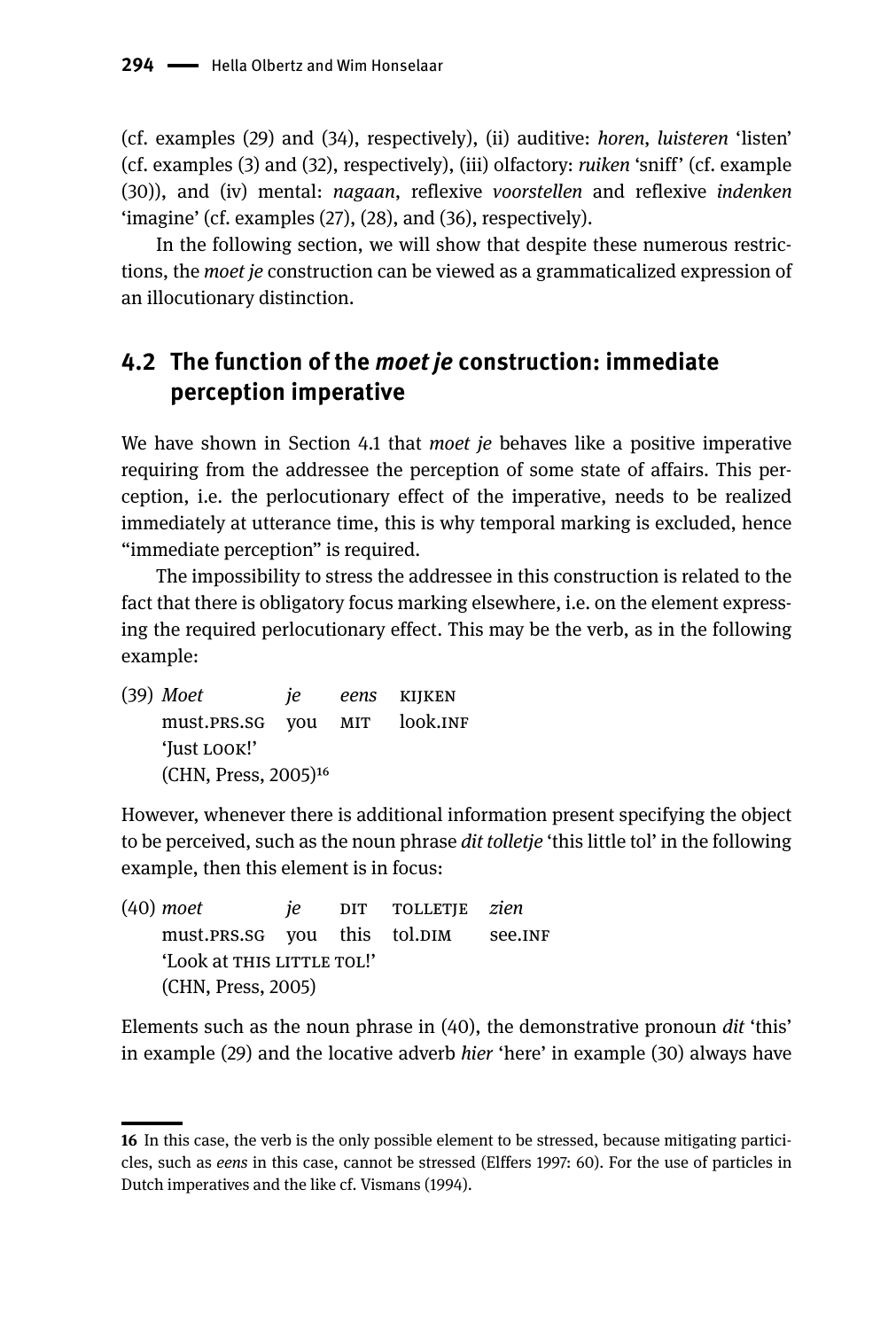deictic reference to an entity present in the situation of the interaction. As a general rule, we can therefore establish that this construction always requires focus marking on the most focal element expressed in the construction.17

What we have not explained so far is the incompatibility of the *moet je*  construction with negation. The function of this construction is to draw the attention of the interlocutor to something to be perceived, this attention drawing is a type of linguistic action, i.e. in terms of Hengeveld and Mackenzie (2008: 47) it is the realization of a "discourse act". As such it cannot be negated, very much in the same way as a performative speech act cannot be negated.

Given the properties described in this section, we will refer to this construction as the "immediate perception imperative".18

### **5 The grammaticalization of deontic** *moeten*

In this section we will account for the diachronic development of deontic *moeten*  and for its synchronic scope relations within the framework of Functional Discourse Grammar (Hengeveld and Mackenzie 2008, 2010), in which such a development can be accounted for in a straightforward way, as shown in Hengeveld (2011, this volume).

Functional Discourse Grammar (FDG) is conceived as a top-down layered model of the grammatical competence of speakers in view of verbal interaction as the main function of language. The highest components of the grammar consist of an interactional pragmatic and a semantic level, where the former governs the latter. Each of these components has an internal structure of

**<sup>17</sup>** Janssen (2006) refers to the *moet je* construction as "focus construction". The situation becomes more complex in the case of mental perception, where, depending on a number of contextual factors either the object to be perceived or the verb can be in focus:

| (i)  | moet                         | ie. | ie       | <b>MIIN</b> | <b>SITUATIE</b> | eens | voorstellen! |
|------|------------------------------|-----|----------|-------------|-----------------|------|--------------|
|      | must.PRS.SG                  | vou | REFL.1SG | my          | situation MIT   |      | imagine.INF  |
|      | 'Just imagine MY SITUATION!' |     |          |             |                 |      |              |
| (ii) | moet                         | ie. | ie       | miin        | situatie        | eens | VOORSTELLEN! |
|      | must.PRS.SG                  | vou | REFL.1SG | my          | situation       | MIT  | imagine.INF  |
|      | 'Just IMAGINE my situation!' |     |          |             |                 |      |              |

Obviously, prosodic factors play an important role in the pragmatics of the *moet je* construction, but we will not go into details here. We are indebted to Cecilia Odé for discussion and suggestions in this field.

**<sup>18</sup>** This post-modal development confirms the unproven claim made by Bybee, Perkins and Pagliuca (1994: 210) that deontic necessity can develop into imperativity; see also van der Auwera and Plungian (1998: 96) and Narrog (2012: 159–160, this volume).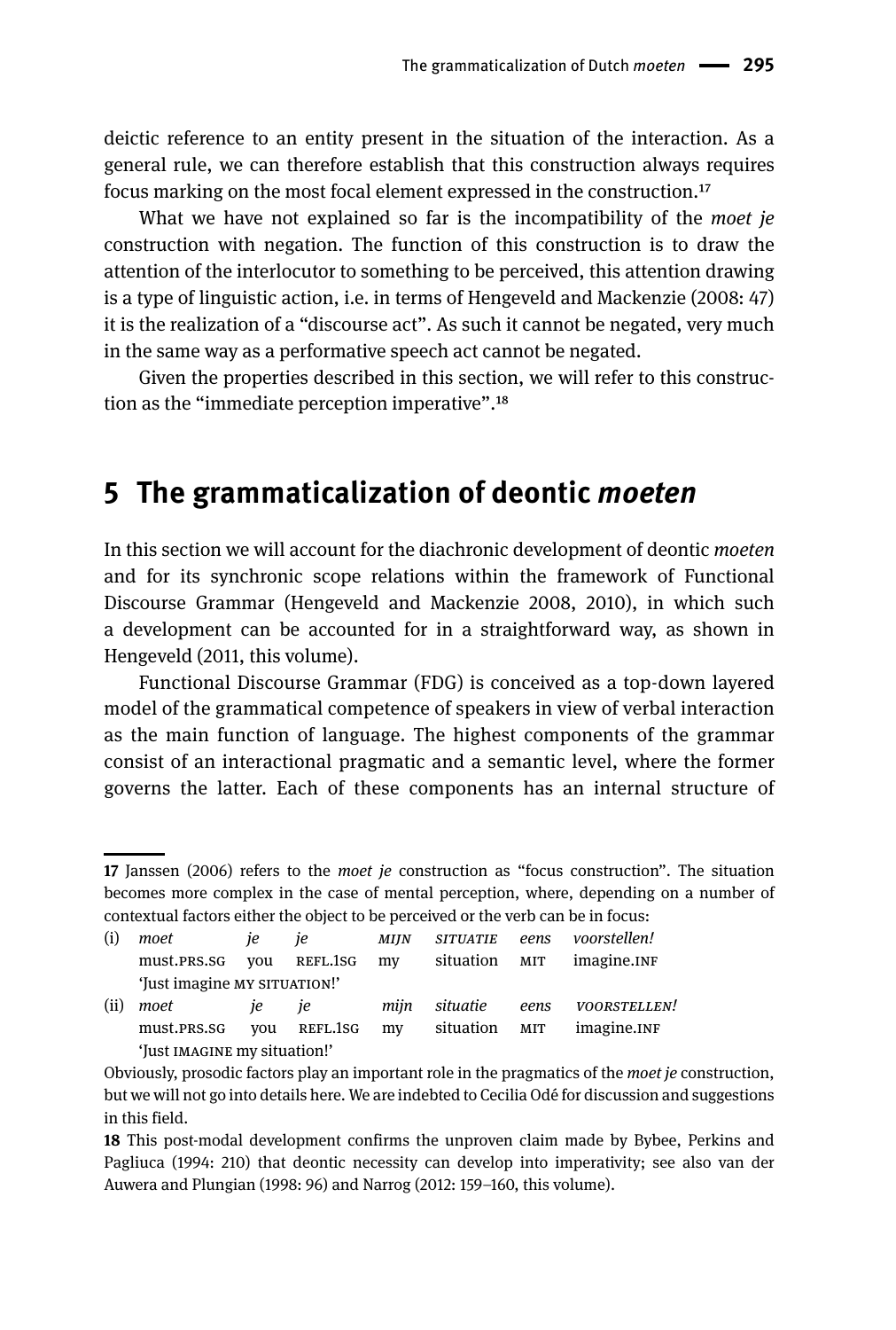hierarchical layers that corresponds to linguistic scope relations. We have seen the internal structure of the semantic level ("representational level" in Functional Discourse Grammar) on the vertical axis in Tab. 1: (i) participantoriented modality operates on the predicate and its arguments ("configurational property" in FDG), (ii) event-oriented modality operates on the state of affairs, (iii) episode-oriented modality operates on (a set of) states of affairs that can be freely located in time, (iv) proposition-oriented modality operates on a propositional content, which can be located in neither time nor space but can be evaluated in terms of truth.

The interactional pragmatic level is called the "interpersonal level" in FDG and has a hierarchical structure, too. The highest layer is the individual "discourse act", which may or may not equal a clause. The discourse act basically consists of the illocution and the content to be communicated.19

In the representations given in Tabs. 3 and 4, the interpersonal level is abbreviated as IL and the representational level as RL. Within each level, the relevant internal hierarchical layers are given, and the arrows indicate the expected direction of change. The boldfaced layers and arrows correspond to the changes that have actually taken place. The modal meanings are given in italics and the numbers refer to the example(s) given for each type in the course of this paper.

Table 3 represents the Medieval development of *moeten* as an expression of deontic possibility, before these meanings definitively shifted to the modal *mogen* in the 18th century*.*

| IL: | Discourse act                                     |  | <b>Illocution</b><br>Optative (16) | Communicated content                                                                                          |
|-----|---------------------------------------------------|--|------------------------------------|---------------------------------------------------------------------------------------------------------------|
|     |                                                   |  |                                    |                                                                                                               |
|     | RL: Proposition $\leftarrow$ Episode $\leftarrow$ |  | Event-oriented<br>possibility (15) | State of affairs $\leftarrow$ Configurational property<br>Participant-oriented deontic<br>possibility (13-14) |

**Tab. 3:** Historical development of *moeten* in the function of deontic possibility (12th–18th c.).

The case of *moeten* as an expression of deontic necessity, represented in Tab. 4, is different for the simple reason that a more differentiated development has taken place within the – semantic – representational level.

**<sup>19</sup>** For more details on the theory of Functional Discourse Grammar, see Giomi (this volume).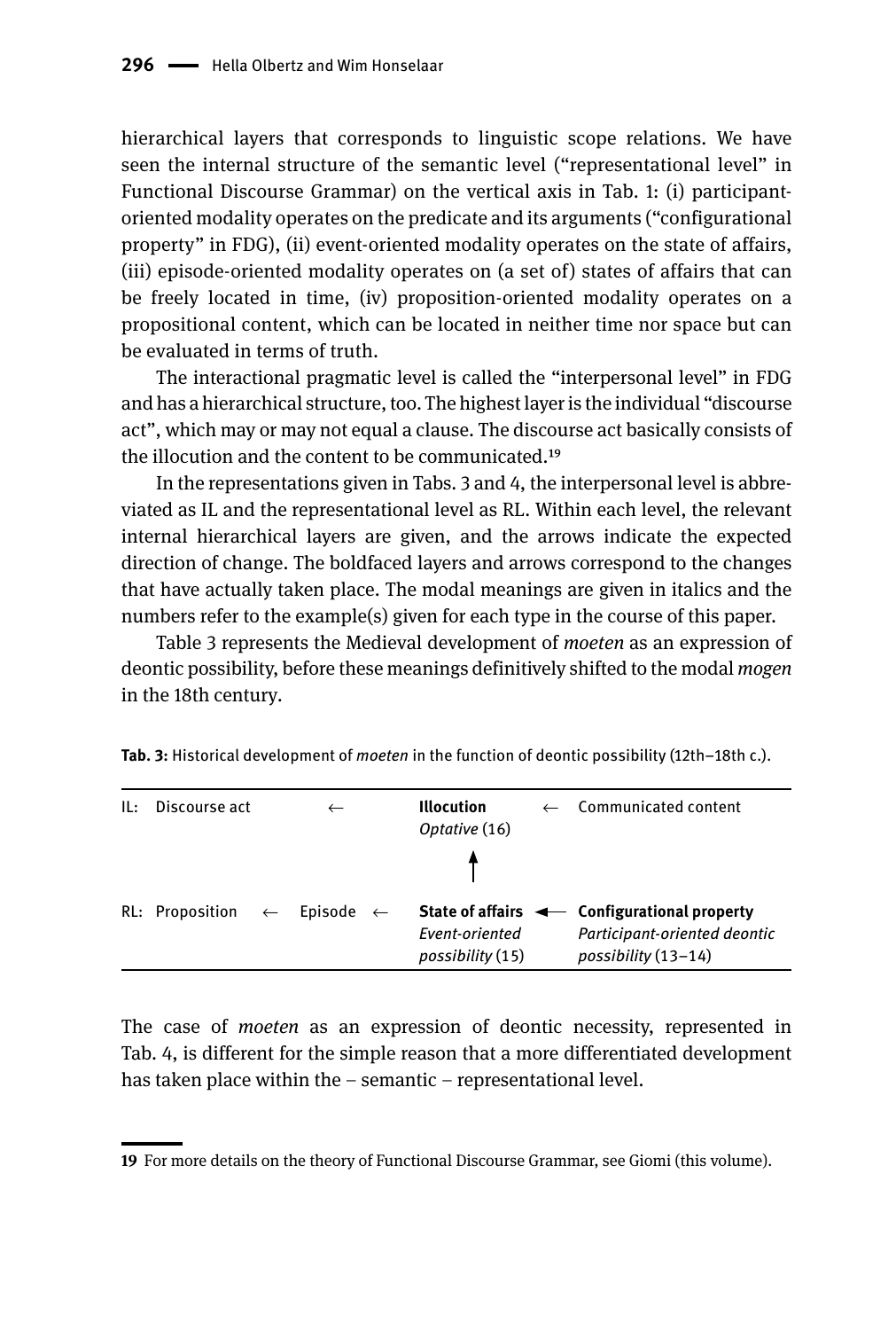| IL: | Discourse act $\leftarrow$      | <b>Illocution</b><br><i>Immediate perception</i><br>imperative (26-30),<br>$(32), (34), (36), (39-40)$ | $\leftarrow$                                       | Communicated content                                                                   |
|-----|---------------------------------|--------------------------------------------------------------------------------------------------------|----------------------------------------------------|----------------------------------------------------------------------------------------|
|     |                                 |                                                                                                        | <b>State of affairs</b>                            |                                                                                        |
|     | RL: Proposition<br>$\leftarrow$ | <b>Episode</b><br>Evaluative<br>deontic<br>necessity(21)                                               | Prescriptive<br>deontic<br>necessitv<br>(18), (20) | Configurational<br>property<br>Participant-oriented<br>deontic necessity<br>(17), (19) |

**Tab. 4:** Historical development of *moeten* in de function of deontic necessity (13th–20th c.).

A further important point of divergence is that in this case the diachronic data do not reflect any historical development from participant-oriented modality to event-oriented modality, which is marked by the fact that there is no arrow but a dash between the configurational property and the state of affairs. Nevertheless, the mutual ordering of these elements correctly reflects the fact that despite of the lack of diachronic evidence, there is a synchronic scope relation between participant-oriented and event-oriented modality such that the latter scopes over the former, rather than the other way round.

This analysis provides additional evidence for the development of grammaticalization within and across levels in Functional Discourse Grammar (Hengeveld this volume).

## **6 Conclusion**

In this paper we have shown that in Modern Dutch *moeten* expresses all kinds of deontic and non-deontic modal meanings, among which objective epistemic modality is rather marginal. Modern Dutch *moeten* also has a lexical version, which we interpret as a case of lexicalization, rather than degrammaticalization. Viewed from a diachronic perspective, deontic *moeten* developed twice from semantics proper to the domain of illocution: in Medieval Dutch it developed from deontic possibility to optative illocution, and in 20th century Dutch it developed from deontic necessity to imperative illocution, giving rise to the "immediate perception imperative". Although the results of the first development shifted in the 18th century to a new expression, i.e.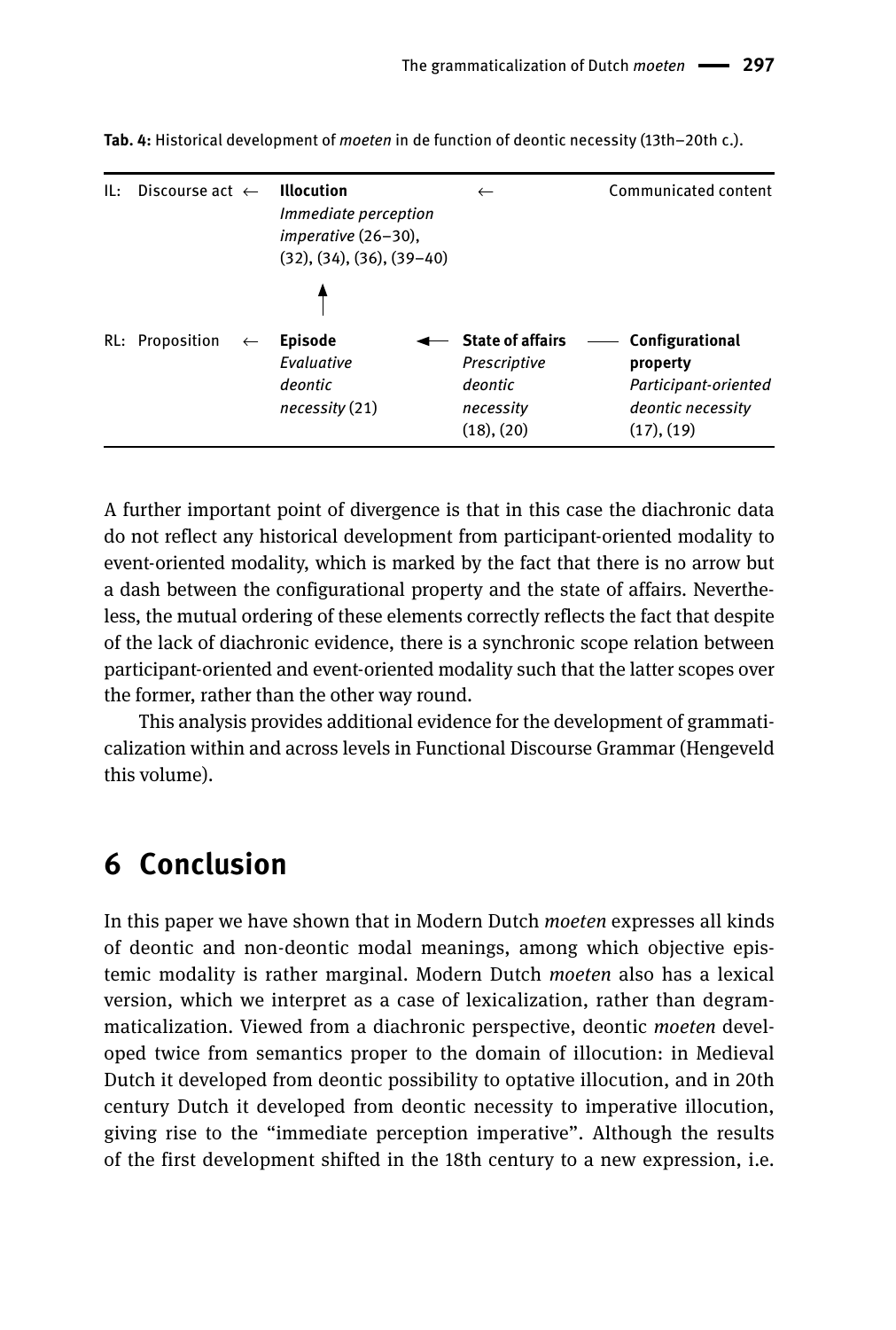*mogen* 'may', both developments are interesting cases of what according to Narrog (2012: 160) "can be taken as a paradigm example of increased speech act orientation." Narrog (2012, this volume) presents quite a number of similar diachronic changes. Whereas Narrog prefers to represent these changes with the emphasis on their graduality, we have chosen the Functional Discourse Grammar approach (Hengeveld this volume) which emphasizes the stepwise hierarchical layering to be observed in the development of *moeten* from both a synchronic and a diachronic perspective.

## **Uncommon abbreviations**

dim = diminutive, emph = emphasis, FDG = Functional Discourse Grammar, IL = interpersonal level,  $INT = Institute$  for the Dutch Language,  $MIT =$  mitigation,  $ORT =$  particle,  $RL =$  representational level.

## **Corpora**

- [CHN] *Corpus Hedendaags Nederlands*. Leiden: Institute for Dutch Lexicology (INL). https://portal.clarin.inl.nl/search/page/search (accessed 14 January 2015)
- [DRAPAC] *Dutch-Russian Amsterdam Parallel Aligned Corpus*. Amsterdam: Department of Slavic Studies, University of Amsterdam.
- [MNW] *Middelnederlandsch Woordenboek*. Leiden: Institute for the Dutch Language (INT). http://gtb.inl.nl/ (accessed 14 April 2014)
- [ONW] *Oudnederlands Woordenboek*. Leiden: Institute for the Dutch Language (INT). http://gtb.inl.nl/ (accessed 14 April 2014)
- [VMNW] *Vroegmiddelnederlands Woordenboek*. Leiden: Institute for the Dutch Language (INT). http://gtb.inl.nl/ (accessed 14 April 2014)
- [WNT] *Woordenboek der Nederlandsche Taal*. Leiden: Institute for the Dutch Language (INT). http://gtb.inl.nl/ (accessed 14 April 2014)

## **References**

- Bech, Gunnar. 1951. Grundzüge der semantischen Entwicklungsgeschichte der hochdeutschen Modalverba. *Historisk-filologiske meddelelser* 32(6). 1‒28.
- Bybee, Joan, Revere Perkins & William Pagliuca. 1994. *The evolution of grammar. Tense, aspect, and modality in the languages of the world.* Chicago & London: The University of Chicago Press.
- Droste, Flip G. 1956. *Moeten. Een structureel semantische studie.* Groningen & Djakarta: J. B. Wolters. Duinhoven, A. F. 1997. *Middelnederlandse syntaxis synchroon and diachroon.* Vol. 2. *De* 
	- *werkwoordgroep.* Groningen: Martinus Nijhoff.
- Elffers, Els. 1997. De onaccentueerbaarheid van modale partikels. In Els Elffers, Joop van der Horst & Willem G. Klooster (eds.), *Grammaticaal spektakel*. 59–70. Amsterdam: Vakgroep Nederlandse Taalkunde.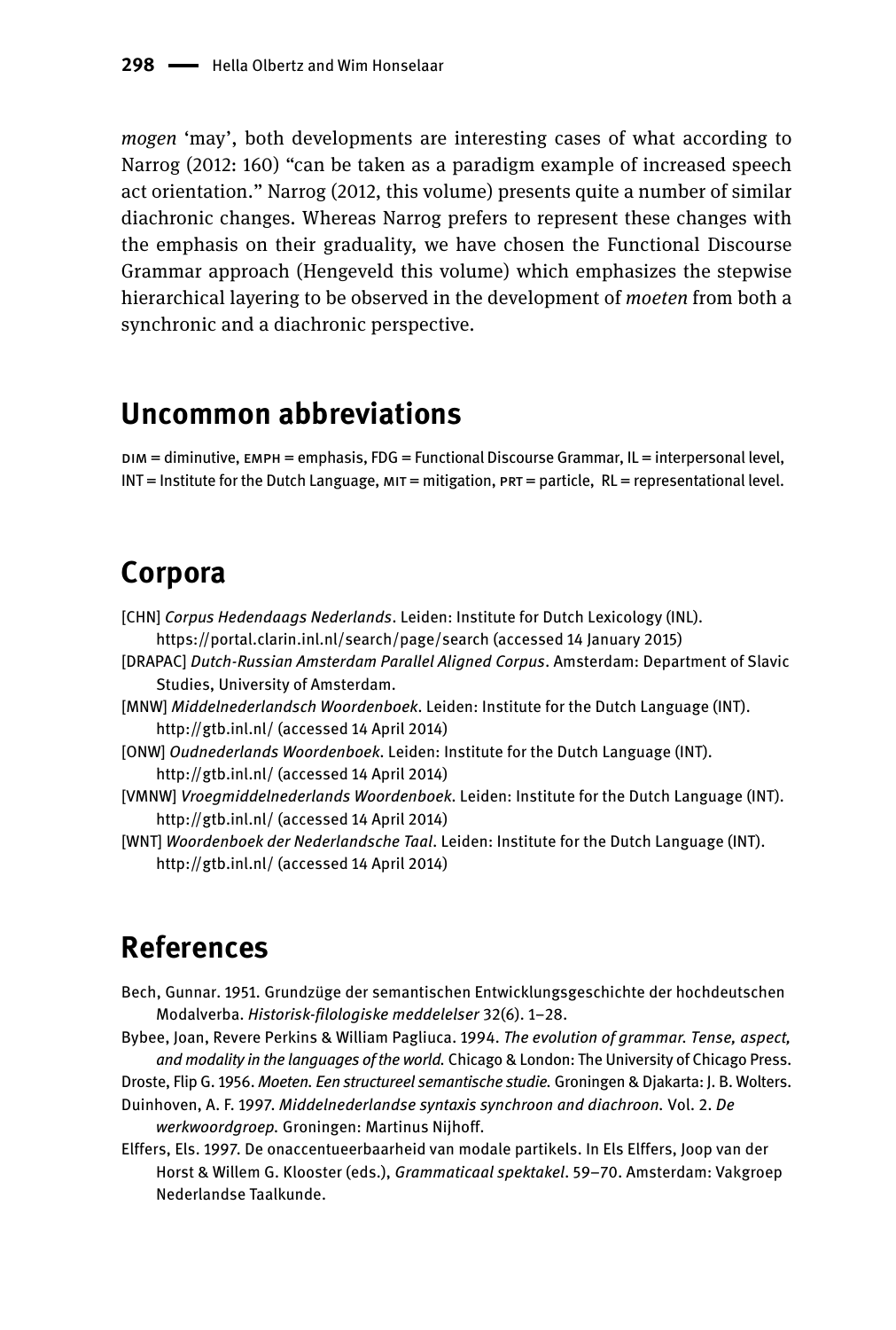- Giomi, Riccardo. This volume. The interaction of components in a Functional Discourse Grammar account of grammaticalization.
- Goossens, Louis. 1987. Modal tracks: the case of *magan* en *motan* In Anne-Marie Simon-Vandenbergen (ed.), *Studies in honour of René Derolez*, 216-236. Ghent: Universiteit Gent.
- Haspelmath, Martin. 2004. On directionality in language change with particular reference to grammaticalization. In Olga Fischer, Muriel Norde & Harry Perridon (eds.), *Up and down the cline – the nature of grammaticalization* (Typological studies in language 59)*,* 17–44. Amsterdam & Philadelphia: John Benjamins.
- Heine, Bernd. 1995. Agent-oriented vs. epistemic modality: some observations on German modals. In Joan Bybee & Suzanne Fleischman (eds.), *Modality in grammar and discourse* (Typological studies in language 32), 17–53. Amsterdam & Philadelphia: John Benjamins.
- Hengeveld, Kees. 1988. Illocution, mood and modality in a Functional Grammar of Spanish. *Journal of Semantics* 6. 227–269.
- Hengeveld, Kees. 2004. Illocution, mood and modality. In Geert Booij, Christian Lehmann & Joachim Mugdan (eds.), *Morphology: a handbook on inflection and word formation*. II, 1190–1202. Berlin & New York: Mouton de Gruyter.
- Hengeveld, Kees. 2011. The grammaticalization of tense and aspect. In Bernd Heine & Heiko Narrog (eds.), *The Oxford handbook of grammaticalization.* 580–594. Oxford: Oxford University Press.
- Hengeveld, Kees. This volume. A hierarchical approach to grammaticalization.
- Hengeveld, Kees & J. Lachlan Mackenzie. 2008. *Functional Discourse Grammar: a typologicallybased theory of language structure*. Oxford: Oxford University Press.
- Hengeveld, Kees & J. Lachlan Mackenzie. 2010. Functional Discourser Grammar. In Bernd Heine & Heiko Narrog (eds.), *The Oxford handbook of linguistic analysis.* 367–400. Oxford: Oxford University Press.
- Honselaar, Wim & Hella Olbertz. 2016. The use of Dutch *moeten* without an infinitive: a case of degrammaticalization? In: Anne Bannink & Wim Honselaar (eds.), *From variation to iconicity. Festschrift for Olga Fischer on the occasion of her 65th birthday.* 185-201. Amsterdam: Pegasus.
- IJbema, Aniek. 1997. Der IPP-Effekt im Deutschen und Niederländischen. *Groninger Arbeiten zur germanistischen Linguistik* 40. 137–168
- Janssen, Theo A. J. M. 2006. Focusconstructies als *kijk eens* en *moet je eens kijken. Nederlandse Taalkunde* 11(4). 332–365.
- Jespersen, Otto. 1924. *The philosophy of grammar*. London: G. Allen & Unwin.
- Laca, Brenda. 2014. Epistemic modality and temporal anchoring. *Revista virtual de estudos da linguagem*. Special issue 8. 76–103.
- Levinson, Stephen C. 1983. *Pragmatics.* Cambridge: Cambridge University Press.
- Lyons, John. 1977. *Semantics*. Cambridge: Cambridge University Press.

Mortelmans, Tanja, Kasper Boye & Johan van der Auwera. 2009. Modals in the Germanic languages. In Björn Hansen & Ferdinand de Haan (eds.), *Modals in the languages of Europe: a reference work* (Empirical approaches to language typology 44), 11–69. Berlin & New York: Mouton de Gruyter.

- Narrog, Heiko. 2005. Modality, mood, and change of modal meanings: a new perspective*. Cognitive Linguistics* 16(4). 677–731.
- Narrog, Heiko. 2008. The aspect modality-link in the Japanese verbal complex and beyond. In Werner Abraham & Elisabeth Leiss (eds.) *Modality-aspect interfaces. Implications* and typological solutions (Typological studies in language 79), 279-307. Amsterdam & Philadelphia: John Benjamins.